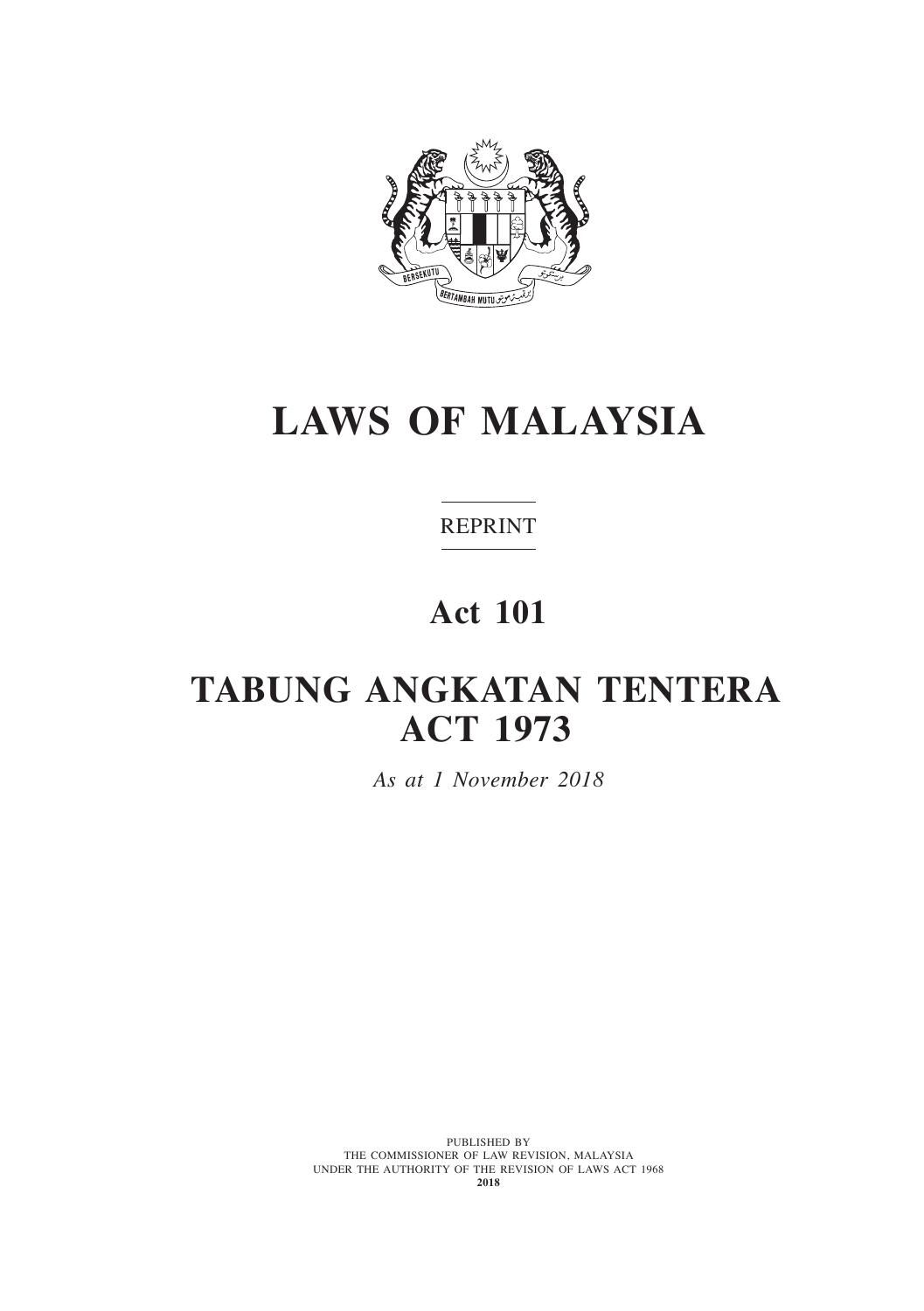# **TABUNG ANGKATAN TENTERA ACT 1973**

| Date of Royal Assent     20 March 1973                |  |                 |
|-------------------------------------------------------|--|-----------------|
| Date of publication in the <i>Gazette</i>             |  | 22 March 1973   |
| Latest amendment made by<br>Act A1547 which came into |  |                 |
| operation on                                          |  | 1 November 2017 |

#### *Previous Reprints*

| First Reprint  | $\cdots$                | $\cdots$ | $\cdots$ | $\cdots$ | $\cdots$ | 1994        |
|----------------|-------------------------|----------|----------|----------|----------|-------------|
| Second Reprint | $\sim 100$ km s $^{-1}$ |          |          | $\cdots$ | $\cdots$ | <i>2000</i> |
| Third Reprint  | $\cdots$                | $\cdots$ | $\cdots$ | $\cdots$ |          | 2006        |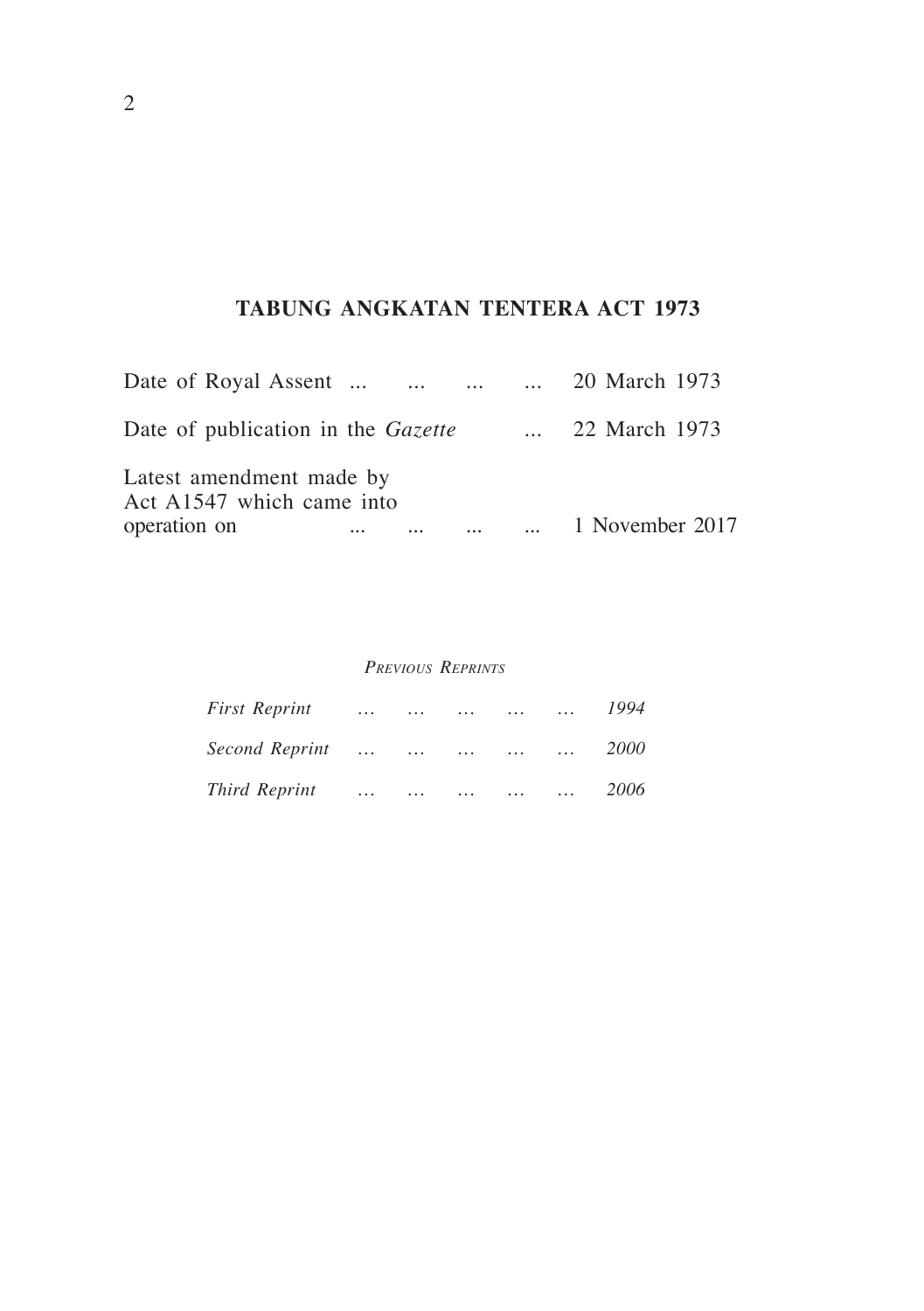# **LAWS OF MALAYSIA**

# **Act 101**

# **TABUNG ANGKATAN TENTERA ACT 1973**

#### ARRANGEMENT OF SECTIONS

#### PART I

#### PRELIMINARY

Section

- 1. Short title and application
- 2. Interpretation

#### PART II

#### ESTABLISHMENT OF THE TABUNG ANGKATAN TENTERA

- 3. The Tabung and its objects
- 3a. (*Deleted*)
- 4. Establishment and incorporation of Lembaga Tabung
- 5. Functions of the Lembaga and establishment of committees by the Lembaga
- 6. Establishment of an Investment Panel
- 7. Power of Minister in relation to the Lembaga
- 8. Liability of members
- 9. Compulsory contributions of servicemen to the Tabung
- 9a. Compulsory contributions of officers to the Tabung
- 10. Voluntary contributions to the Tabung
- 11. Declaration of profit
- 12. Withdrawals
- 12a. Lembaga to determine terms and conditions of withdrawal, *etc*.
- 13. Contributions not to be assigned or attached, *etc.*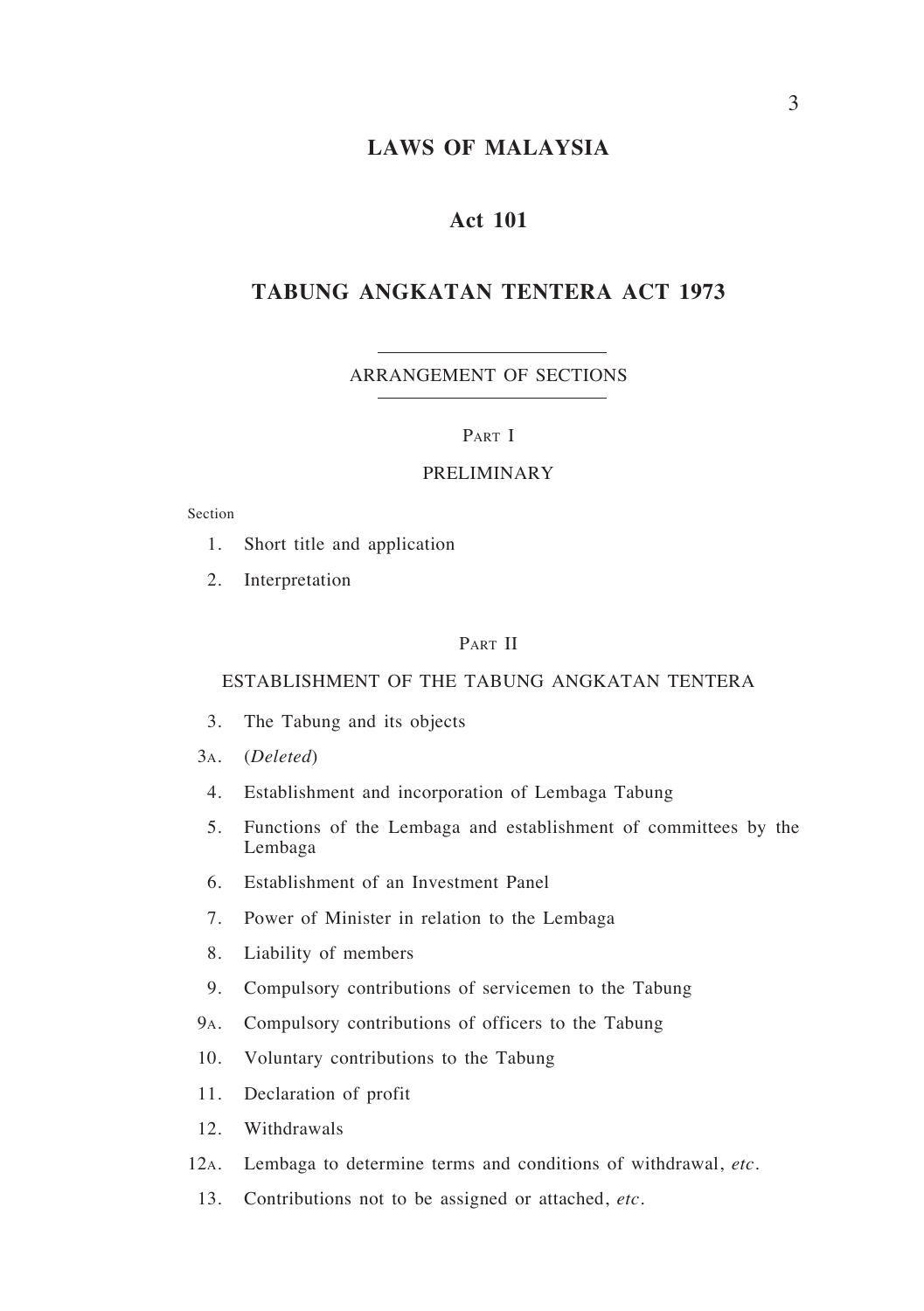Section

- 14. Power to borrow
- 15. Investment by Lembaga
- 15a. Establishment of death and disablement benefits scheme
- 15b. Minister may suspend, vary or discontinue death and disablement benefits scheme
- 15c. Unit trust benefit
- 15D. Establishment of veteran annuity scheme
- 16. Annual estimates
- 17. Accounts and audit
- 18. Annual report

#### Part III

#### GENERAL

- 19. Appointment of Chief Executive, Deputy Chief Executive and officers and servants of the Lembaga
- 20. Members, officers and servants to be deemed public servants
- 21. Application of Public Authorities Protection Act 1948
- 22. Power of Lembaga to make regulations
- 22a. Power of Lembaga to make regulations relating to conduct and discipline
- 22b. Surcharge
- 23. Lembaga may establish corporation

FIRST SCHEDULE

SECOND SCHEDULE

THIRD SCHEDULE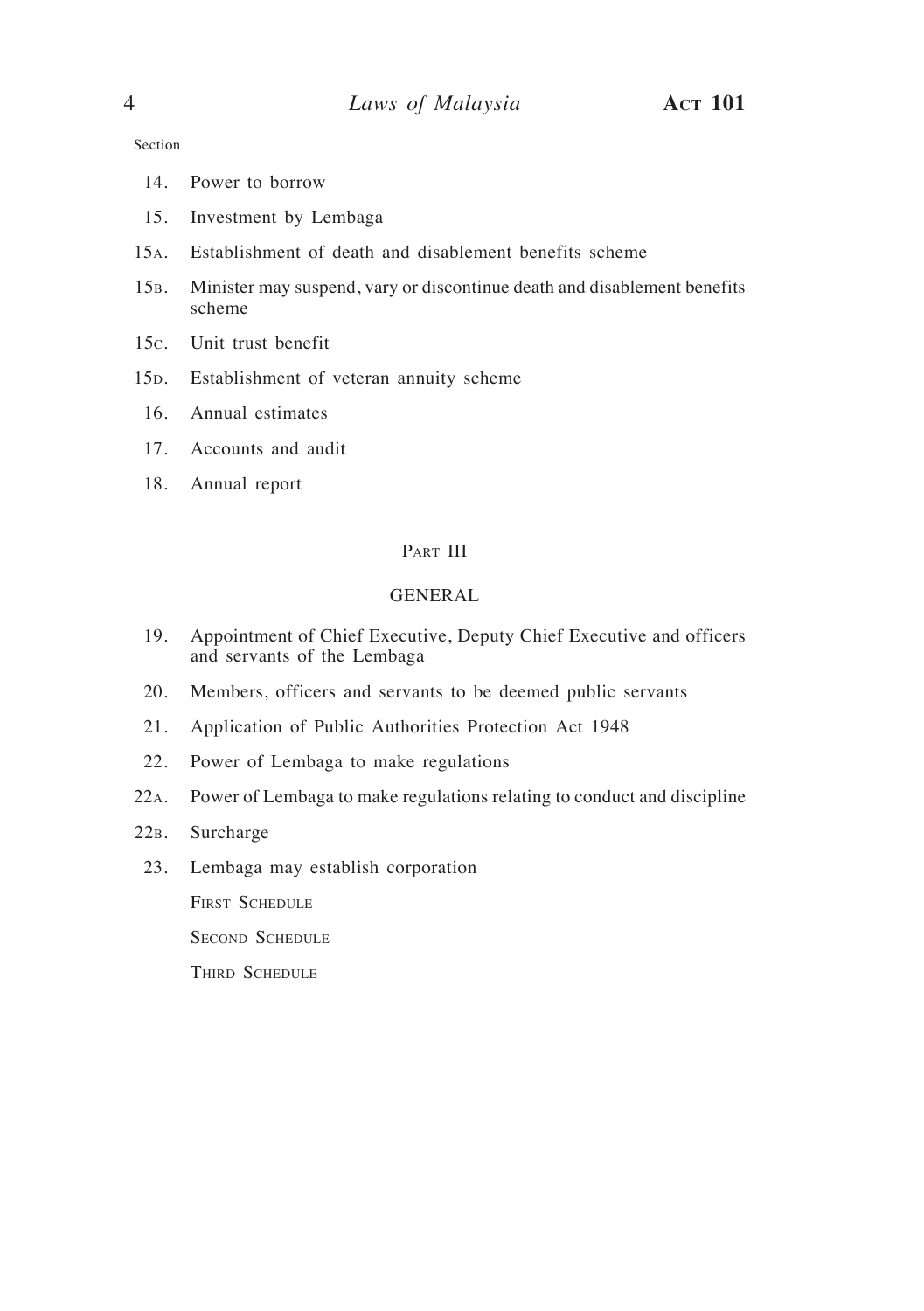## **LAWS OF MALAYSIA**

### **Act 101**

# **TABUNG ANGKATAN TENTERA ACT 1973**

An Act to provide for the establishment of a fund to be known as the Tabung Angkatan Tentera for the primary purposes of providing superannuation and other benefits for contributors, and for the ancillary purposes of promoting the socio-economic development and welfare of, and providing other benefits for, retiring and retired personnel of the regular forces of Malaysia and designated members of the volunteer forces.

[*1 August 1972*]

**BE IT ENACTED** by the Seri Paduka Baginda Yang di-Pertuan Agong with the advice and consent of the Dewan Negara and Dewan Rakyat in the Parliament assembled, and by the authority of the same, as follows:

# PART I

#### PRELIMINARY

#### **Short title and application**

**1.** (1) This Act may be cited as the Tabung Angkatan Tentera Act 1973.

(2) This Act shall apply throughout Malaysia.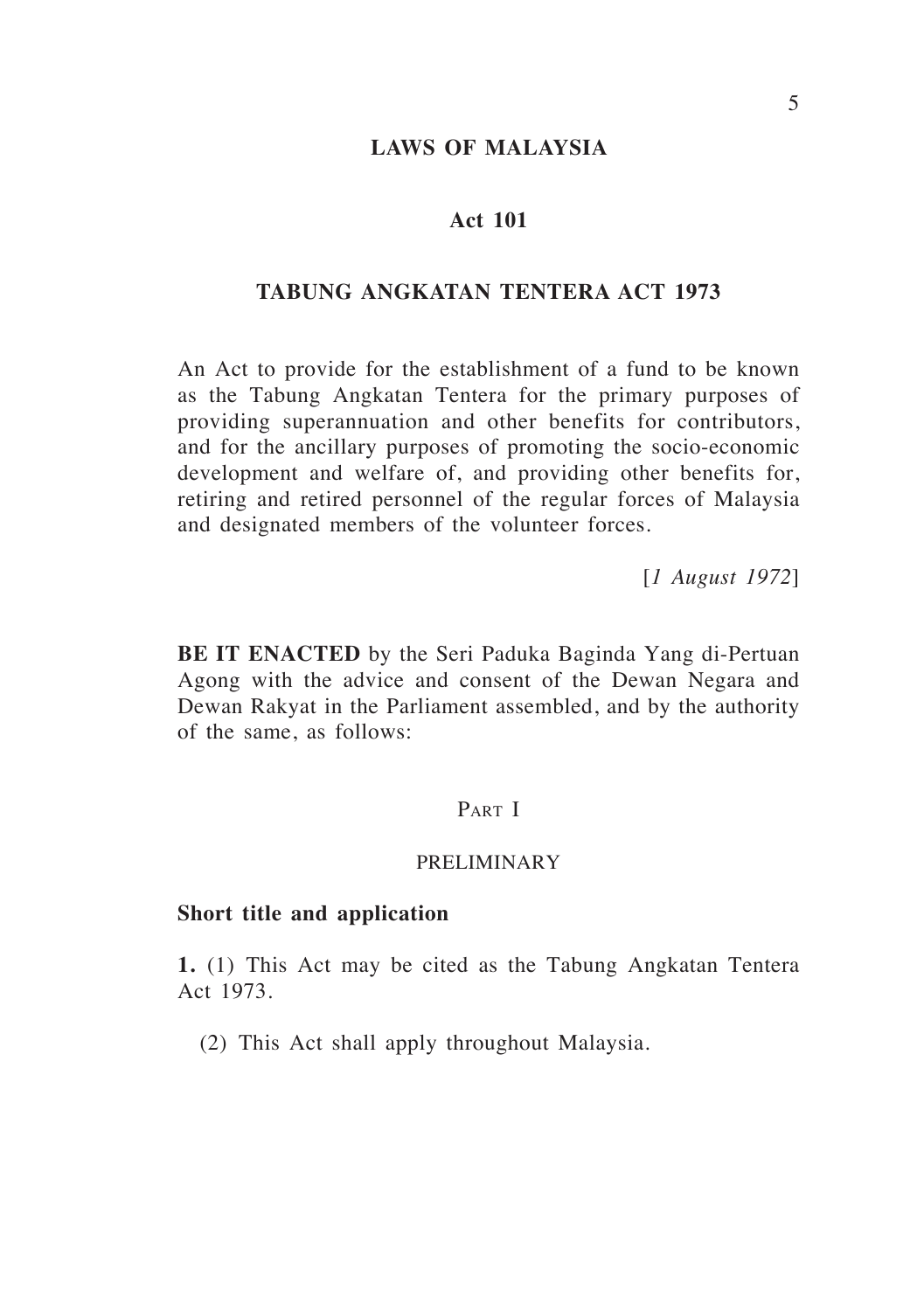#### **Interpretation**

**2.** In this Act, unless the context otherwise requires—

"ancillary benefits", in relation to designated members of the volunteer forces, means socio-economic development or welfare programmes, activities or benefits or other benefits provided for such members;

"contributor" means a person who is contributing to the Tabung and includes a person who has ceased to contribute but has not withdrawn his whole contribution from that Tabung;

"corporation" means a corporation established under section 23:

"designated members of the volunteer forces" means those mobilised members of the volunteer forces who on or after 1 August 1972 have served for a period of nine consecutive years and who are eligible, subject to such conditions as are imposed in any regulation relating to the ancillary benefits, to be considered for such ancillary benefits under this Act or any regulation made under this Act;

"Investment Panel" means the Investment Panel established under section 6;

"Lembaga" means the Lembaga Tabung Angkatan Tentera established under section 4;

"mobilised members of the volunteer forces" means those members of the volunteer forces who—

- *(a)* are or have been called out for full time service under section 202 of the Armed Forces Act 1972 [*Act 77*]; or
- *(b)* are or have been attached to the regular forces under subsection 201(3) of the Armed Forces Act 1972;

"pension" means a pension granted under any written law providing for pension for members of the regular forces of Malaysia;

"retired personnel" means an officer or a serviceman who has retired or has been discharged or who has terminated or completed his services with the regular forces of Malaysia;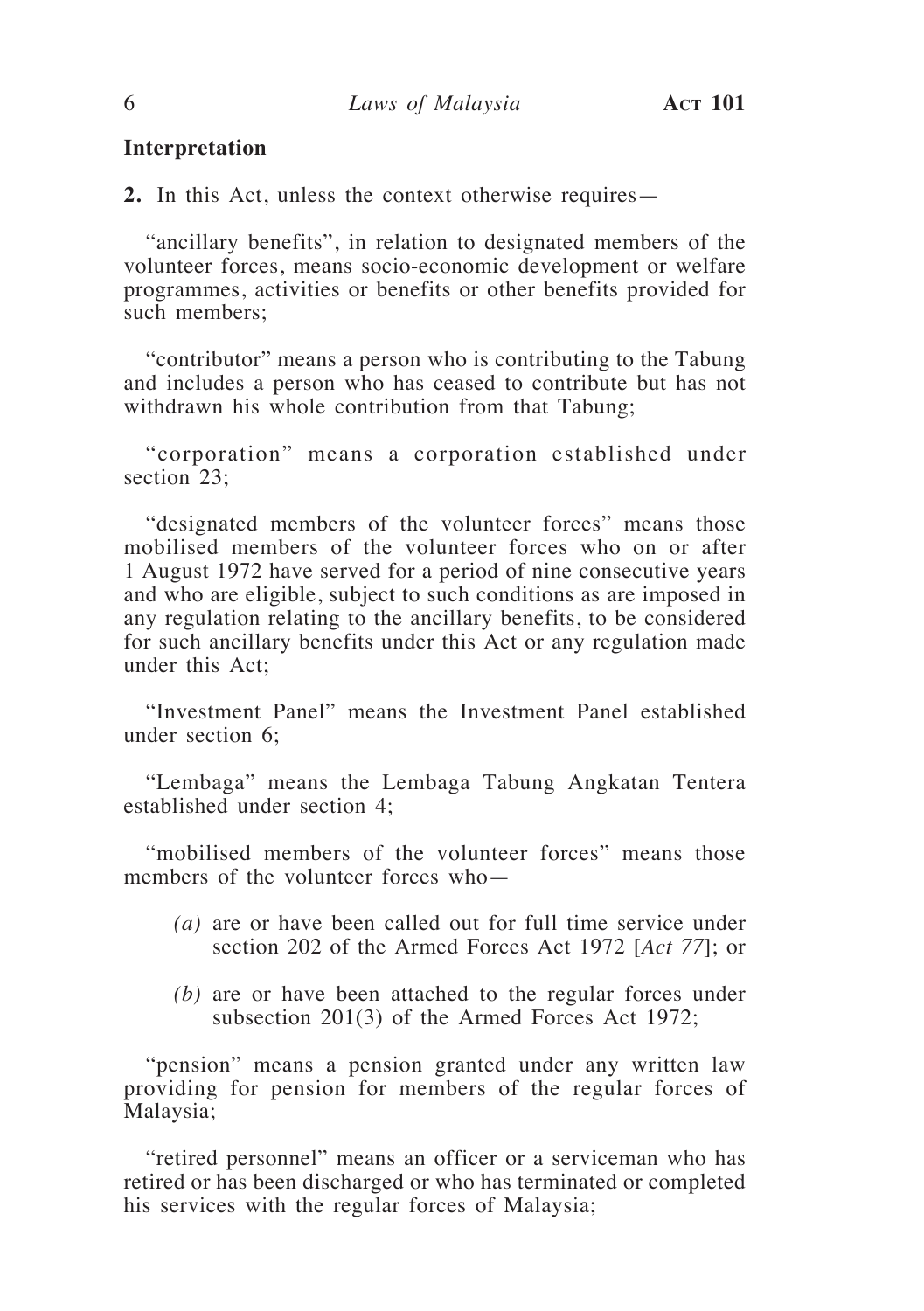"retiring personnel" means an officer or a serviceman who is about to retire or is about to be discharged or whose services with the regular forces of Malaysia is about to be terminated or completed;

"serviceman" means any person, other than an officer, who is enlisted in the regular forces of Malaysia;

"Tabung" means the Tabung Angkatan Tentera established under section 3;

"unit trust benefit" means the benefit provided for in section 15c;

"veteran annuity scheme" means the scheme established under section 15<sub>p</sub> for the payments of annuities;

"volunteer forces" has the meaning assigned to it in section 2 of the Armed Forces Act 1972 and includes the armed forces raised under the \*Territorial Army Ordinance 1958 [*Ord. 52 of 1958*], the \*Naval Volunteer Reserve Ordinance 1958 [*Ord. 55 of 1958*] and the \*Air Force Volunteer Reserve Ordinance 1958 [*Ord. 58 of 1958*] and deemed to be raised under the Armed Forces Act 1972.

# PART II

#### ESTABLISHMENT OF THE TABUNG ANGKATAN TENTERA

### **The Tabung and its objects**

**3.** (1) There is established a fund to be known as the "Tabung Angkatan Tentera" (hereinafter referred to as the "Tabung") for the following purposes:

*(a)* the primary purposes of providing superannuation and other benefits including benefits under the scheme established under section 15a, to persons specified under paragraph  $(3)(a)$ , and the veteran annuity scheme for the benefit of the persons specified under paragraph (3)*(aa)*; and

<sup>\*</sup>*NOTE—*These Ordinances have been repealed by the Armed Forces Act 1972 [*Act 77*].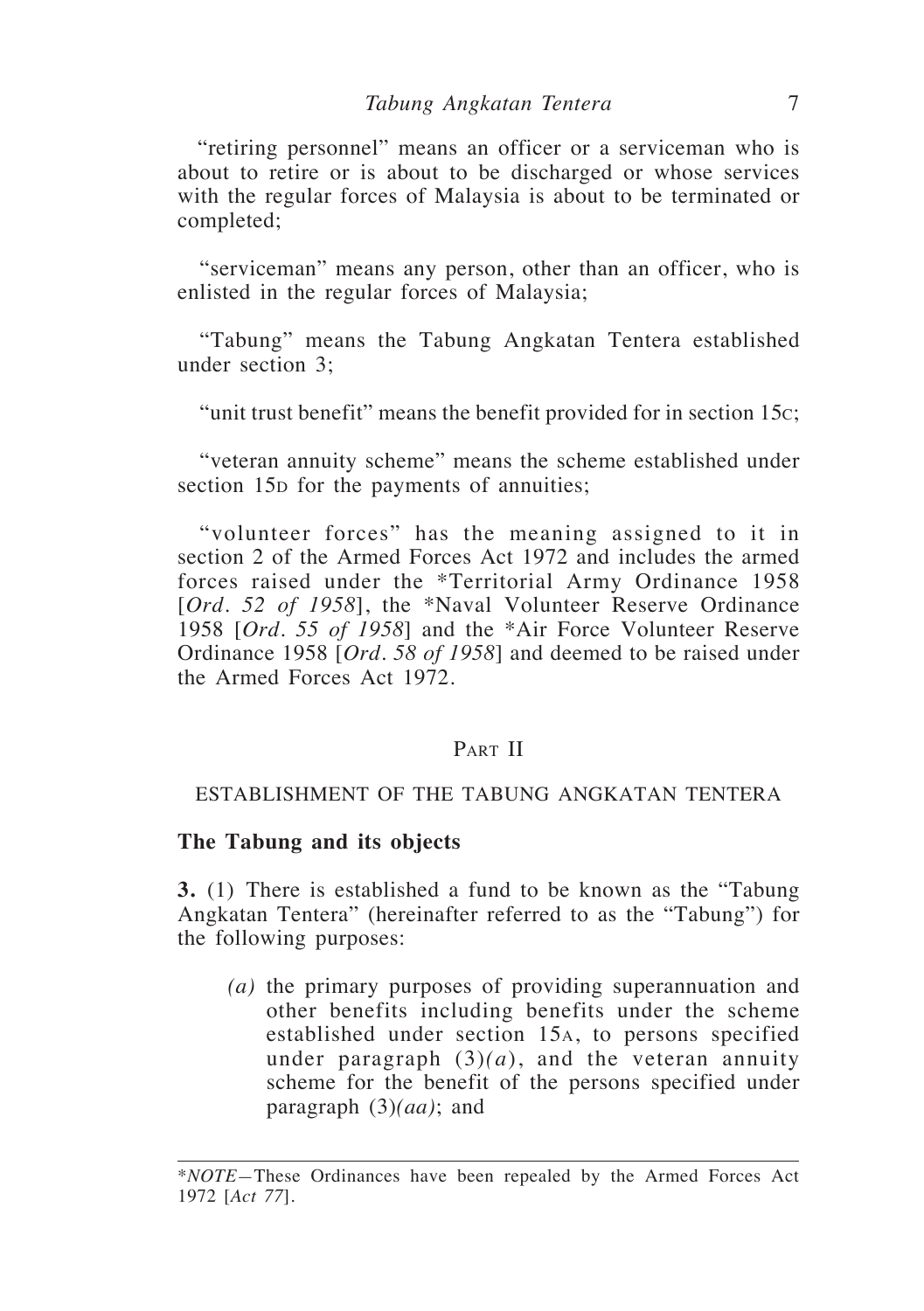- *(b)* the ancillary purposes of promoting the socio-economic development and welfare of persons specified under paragraph (3)*(b)*.
- (1a) The following shall be paid into the Tabung:
	- *(a)* all contributions made as hereinafter provided and such other sums as are directed by this Act to be paid into the Tabung;
	- *(b)* all moneys earned from investment or by the operation of any project, agency, scheme or enterprise financed from the Tabung and the Reserve Fund established under section 11:
	- *(bb)* an annual grant from the Federal Consolidated Fund for the ancillary purposes and matters related thereto under paragraph (1)*(b)*;
		- *(c)* all grants, donations, endowment, gifts, loans, contributions and bequests made to or in favour of the Tabung;
		- *(d)* all sums from time to time falling due to the Tabung in respect of payments of any loan made from the Tabung and the interest payable in respect of any such loan;
		- *(e)* moneys earned or arising from any property, investment, mortgages, charges or debentures acquired by or vested in the Tabung;
		- *(f)* all other sums which may in any manner become payable to or vested in the Tabung in respect of any matter incidental to its powers and duties.
- (2) The Tabung may be applied for—
	- *(a)* withdrawals of deposits with such profits as may be decided by the Lembaga in accordance with the provisions of this Act;
- *(aa)* the purchase of units in any unit trust schemes for the benefit of and to be allocated to contributors and the administrative costs and other costs relating to the unit trust benefit as determined by the Lembaga;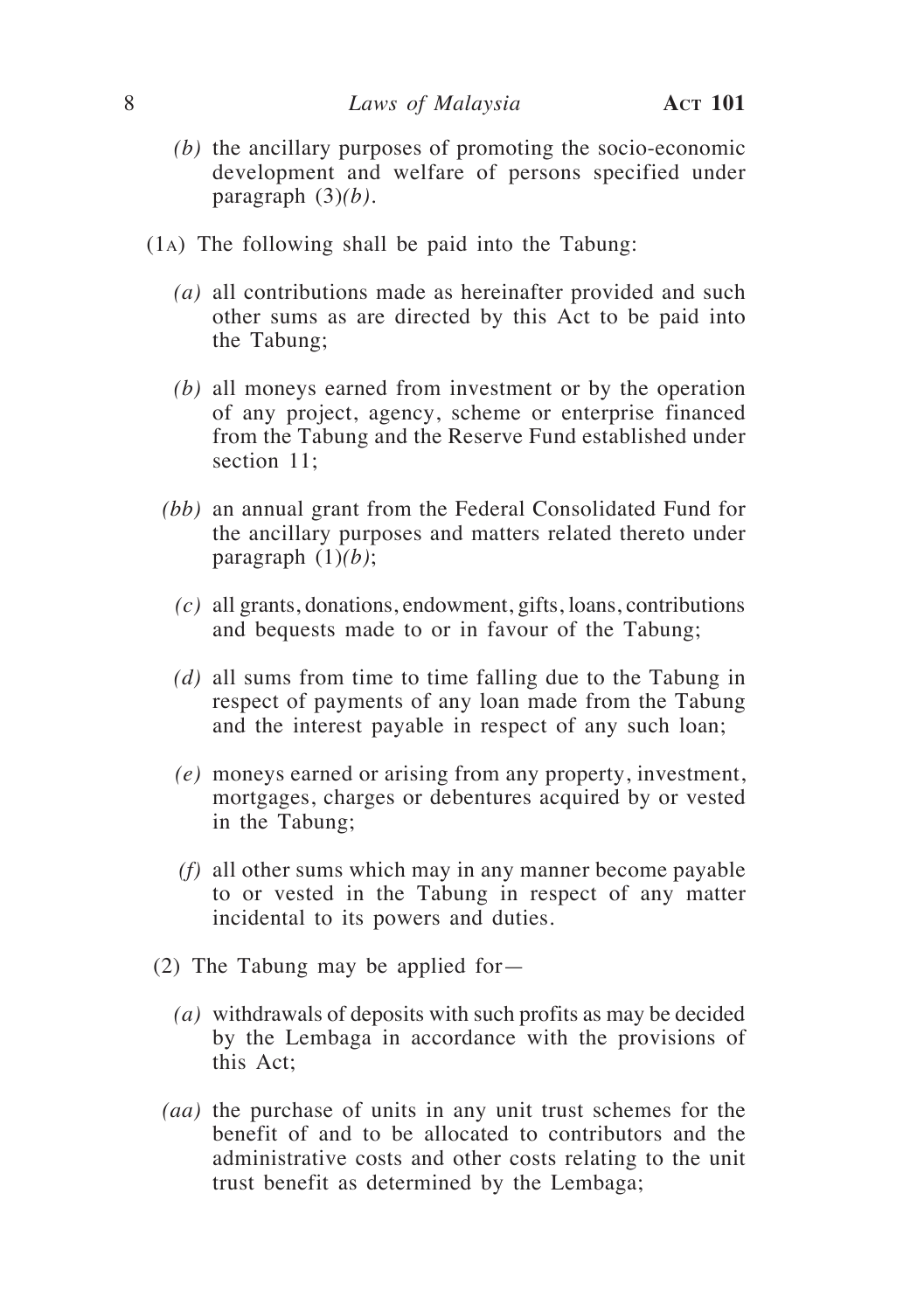- *(b)* repayments and interests on borrowings and such other outgoings and expenditure as may be permitted by this Act or any regulations thereunder to be paid out of the Tabung;
- *(ba)* payments of death and disablement benefits pursuant to the scheme;
- *(bb)* payments of annuities pursuant to the veteran annuity scheme;
- *(bc)* the socio-economic activities, welfare programmes and any other activities and benefits which would advance the socio-economic conditions of any retiring personnel or retired personnel or of any designated members of the volunteer forces, including loans to such persons;
- *(bd)* defraying the expenditure incurred by the Lembaga or any other body including a corporation established under section 23, charged with the responsibility of undertaking the activities, programmes or benefits mentioned in paragraph *(bc)*;
	- *(c)* administrative expenses including salaries and termination benefits;
	- *(d)* other expenses incidental to the management of the Tabung and the functions of the Lembaga including any moneys required to satisfy any judgment, decision or award against the Lembaga, Chairman, any member of the Lembaga, the Investment Panel, any member of the Investment Panel, officer, servant or agent of the Lembaga, by any court or tribunal, in respect of any act, neglect or default done or committed by him in such capacity.
- (3) For the purpose of this section—
	- *(a)* superannuation and other benefits including benefits under the scheme established under section 15a shall be given  $to-$ 
		- (i) servicemen;
		- (ia) officers who contribute to the Tabung;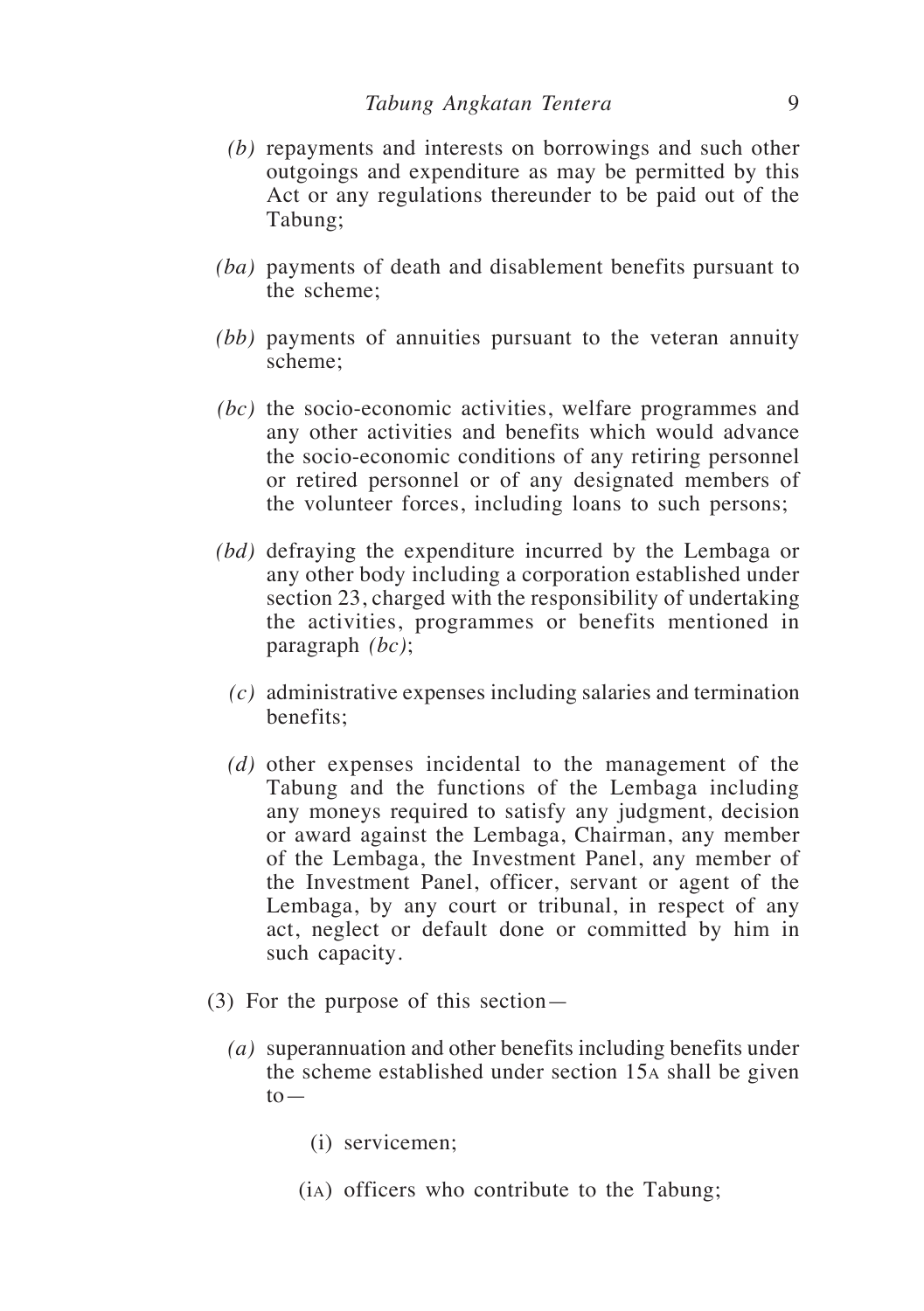- (ii) other members of the regular forces of Malaysia who contribute to the Tabung; and
- (iii) mobilised members of the volunteer forces who contribute to the Tabung;
- *(aa)* benefits under the veteran annuity scheme shall be given to the servicemen referred to in paragraph  $15D(1)(a)$  and officers referred to in paragraph  $15D(1)(b)$ ; and
	- *(b)* ancillary benefits shall be given to—
		- (i) retiring personnel or retired personnel of the regular forces of Malaysia; or
		- (ii) designated members of the volunteer forces,

as may be determined by the Lembaga.

(4) The Lembaga may only apply such moneys from the Tabung for the purposes mentioned in paragraph  $(1)(b)$ ,  $(2)(bc)$ and *(bd)* where the Lembaga has applied the moneys referred to in paragraph (1a)*(bb)* and where there are sufficient funds to discharge its obligations under section 11.

**3**a**.** (*Deleted by Act A929*).

#### **Establishment and incorporation of Lembaga Tabung**

**4.** (1) For the purpose of managing and maintaining the Tabung there is established a body corporate by the name of "Lembaga Tabung" (hereinafter referred to as "the Lembaga") with perpetual succession.

(2) The Lembaga shall have a common seal and may sue and be sued in its name and, subject to and for the purposes of this Act, may enter into contracts and acquire, purchase, take, hold and possess movable and immovable property of every description and may convey, assign, surrender, yield up, charge, mortgage, demise, reassign, transfer or otherwise dispose of or deal with any movable or immovable property or any interest vested in the Lembaga upon such terms as the Lembaga may think fit.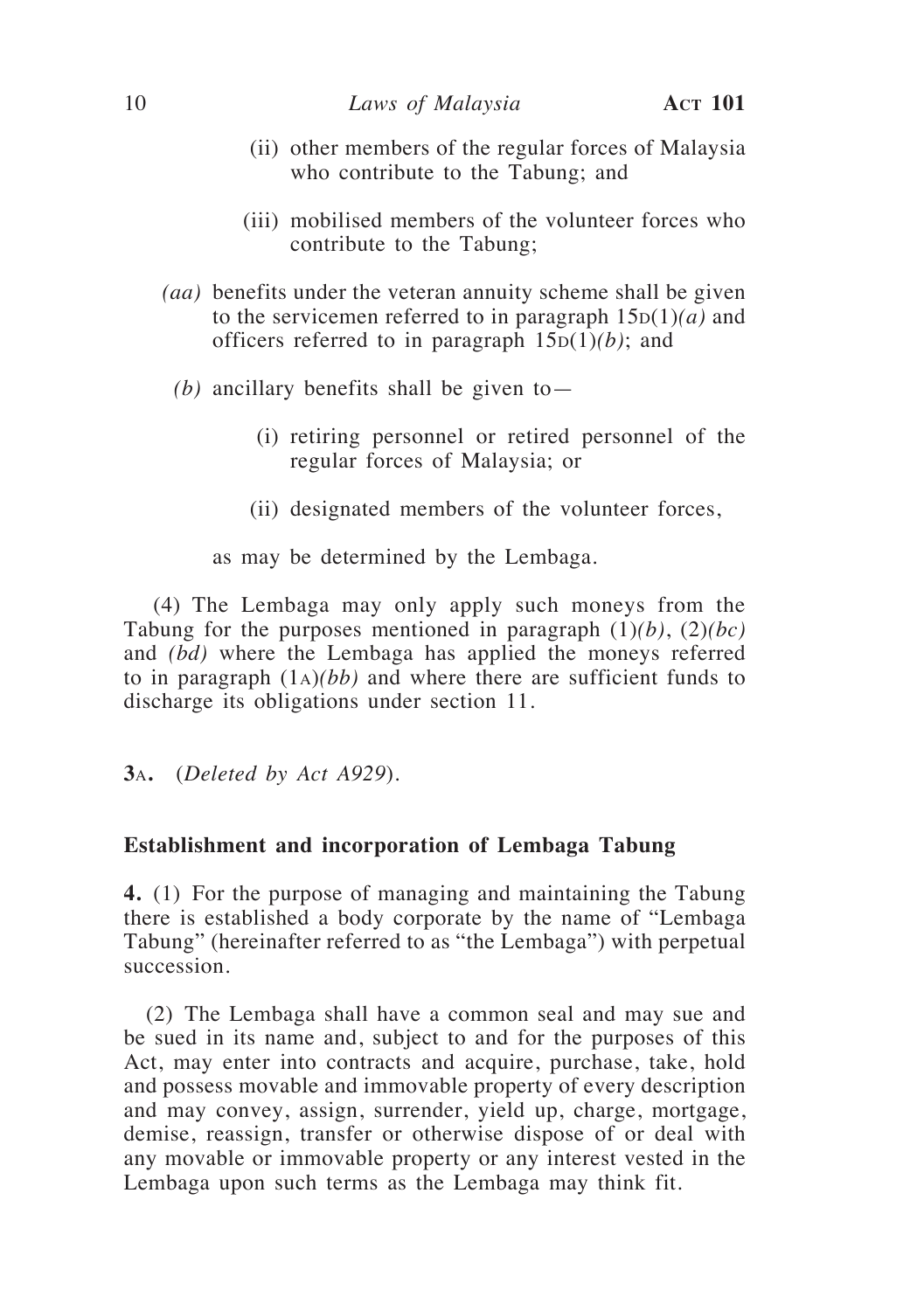- (3) The Lembaga shall consist of—
	- *(a)* a Chairman who shall be the Secretary General of the Ministry of Defence or such other person as may be appointed by the Minister;
	- *(b)* a Deputy Chairman who shall be a representative of the Ministry of Defence;
	- *(c)* the Deputy Secretary General to the Treasury;
	- *(ca)* the Chief Executive who shall be an *ex-officio*  member;
		- *(d)* four members to be appointed by the Minister to represent the contributors, one of whom shall be the \*Chief of Defence Forces;
		- *(e)* such other members not exceeding four in number to be appointed by the Minister.

(4) The provisions of the First Schedule shall have effect with respect to the Lembaga.

# **Functions of the Lembaga and establishment of committees by the Lembaga**

**5.** (1) It shall be the function of the Lembaga to administer and manage the Tabung in such a manner as would further the respective interests of the contributors as well as the retiring personnel and retired personnel of the regular forces of Malaysia and the mobilised members of the volunteer forces and to formulate policies in connection with any of its functions and to do such other things as may be done under this Act.

(2) For the purpose of assisting the Lembaga in the performance of its functions, the Lembaga may establish such committees consisting of such persons as the Lembaga may think fit.

<sup>\*</sup>*NOTE*—Previously known as the "Chief of the Armed Forces Staff"—*see* subsection 10(2) of the Constitution (Amendment) (No. 2) Act 2001 [*Act A1130*] which c.i.f. on 28 September 2001.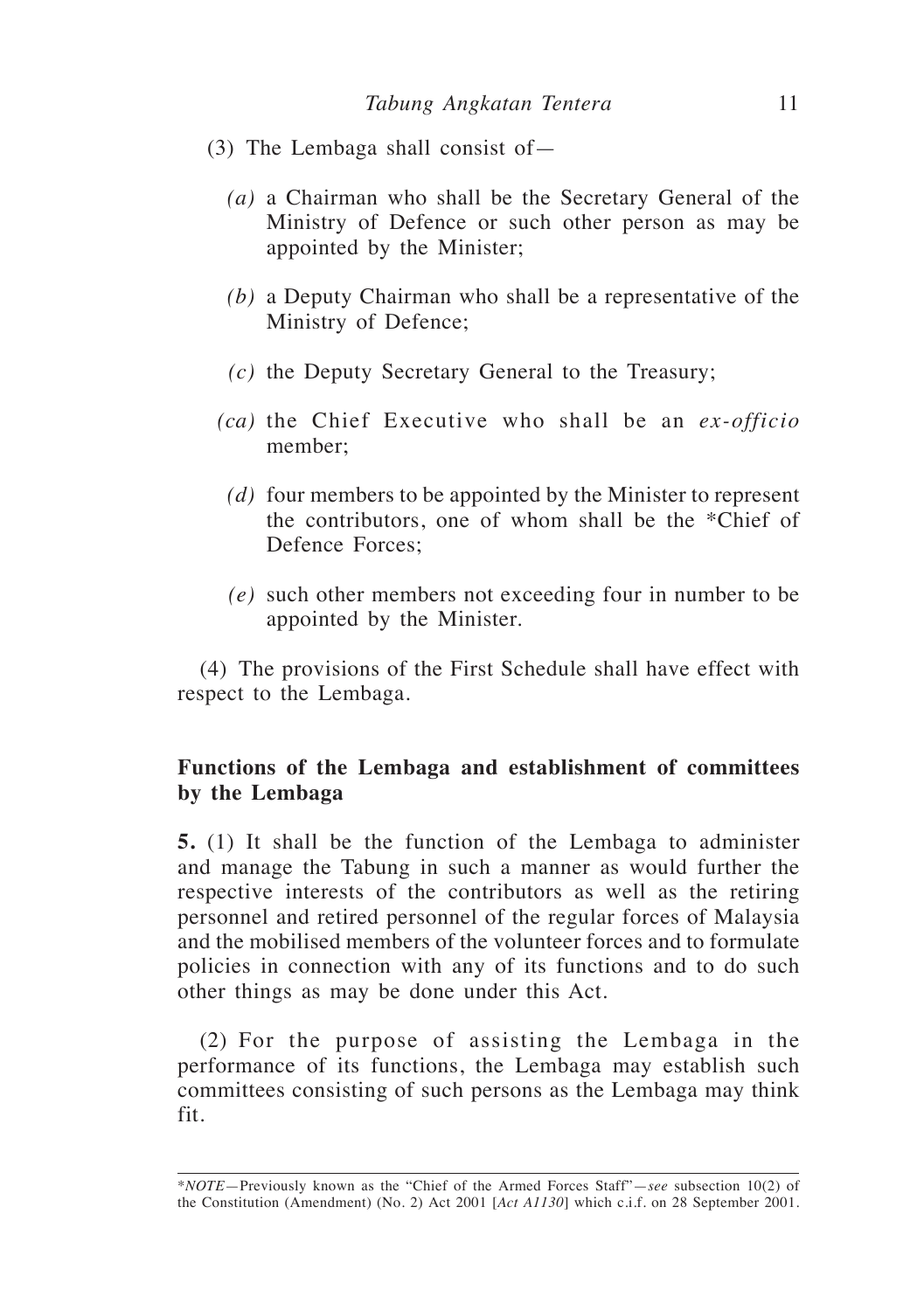(3) The Lembaga may employ and pay agents and technical advisers including advocates and solicitors, bankers, stockbrokers, surveyors or valuers or other persons, to transact any business or to do any act required to be done in the execution of its functions or for better carrying into effect of the purposes of this Act, and may pay from the Tabung all charges and expenses so incurred.

#### **Establishment of an Investment Panel**

**6.** (1) There shall be established an Investment Panel responsible for matters pertaining to the investment of the assets of the Tabung and the Reserve Fund established under section 11.

- (2) The Investment Panel shall consist of—
	- *(a)* a Chairman who shall be appointed by the Minister on the advice of the Lembaga;
	- *(b)* (*Deleted by Act A1506*);
	- *(c)* the Chief of Defence Forces;
	- *(d)* the Deputy Secretary General to the Treasury;
	- *(e)* two other members with business or financial experience to be appointed by the Minister.

(3) The provisions of the Second Schedule shall have effect with respect to the Investment Panel.

#### **Power of Minister in relation to the Lembaga**

**7.** (1) The Minister may give to the Lembaga such directions of a general character not inconsistent with the provisions of this Act as relates to the exercise and performance of its functions and the Lembaga shall give effect to all such directions.

(2) The Lembaga shall furnish the Minister with such returns, accounts and other information with respect to the property and activities of the Lembaga as he may from time to time require.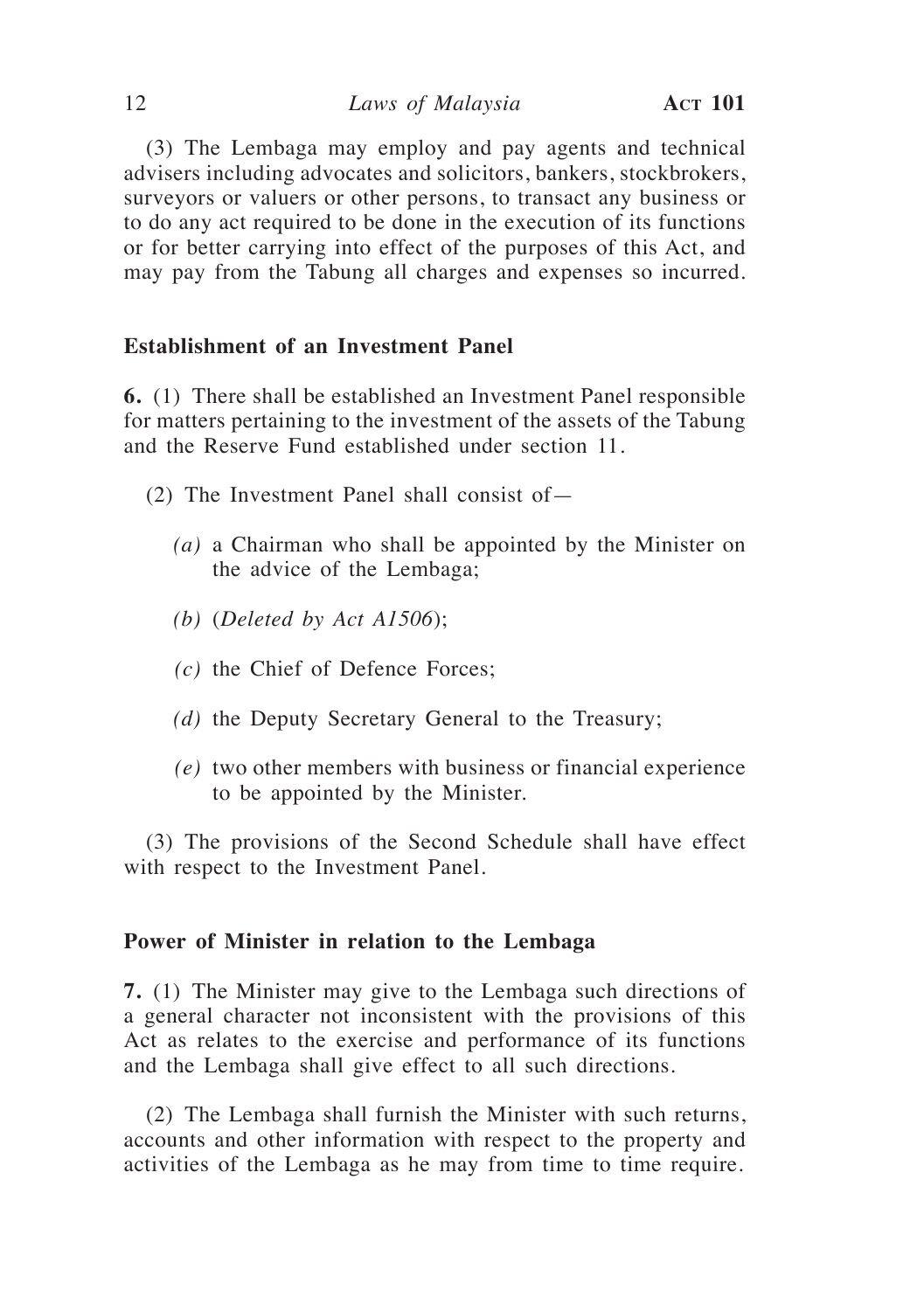# **Liability of members**

**8.** No member of the Lembaga or of the Investment Panel shall be made personally liable for any loss or damage caused by any act or omission in the administration of the affairs of the Lembaga unless such loss or damage is occasioned by an intentional wrongful act or omission on his part.

# **Compulsory contributions of servicemen to the Tabung**

**9.** (1) There shall be deducted from the monthly salary of a serviceman who does not qualify for pension an amount equal to ten per centum of such salary calculated to the nearest five sen, as his contribution to the Tabung. The amount of the contribution shall be credited to the account of the serviceman.

(2) In respect of every contribution made under subsection (1), there shall be paid to the Tabung from the Consolidated Fund to the credit of the serviceman's account an amount equal to fifteen per centum of his monthly salary, calculated to the nearest five sen.

- (3) Where a serviceman qualifies for pension—
	- *(a)* the deduction of his salary under subsection (1) shall continue to be made until he is discharged from service with the regular forces of Malaysia;
	- *(b)* the payment under subsection (2) shall cease to be made in respect of the contribution made under paragraph *(a)*; and
	- *(c)* all payments made under subsection (2) which are still standing to the credit of the serviceman's account shall be withdrawn and credited into the Consolidated Fund.

(4) Where a serviceman who has not qualified for pension is granted a disability pension or a disability gratuity pursuant to any law for the time being in force relating to pension, gratuity or other benefits applicable to regular forces, he shall also be eligible to be paid, in addition to his contributions to the Tabung under subsection  $(1)$ , all payments made under subsection  $(2)$ standing to the credit of his account.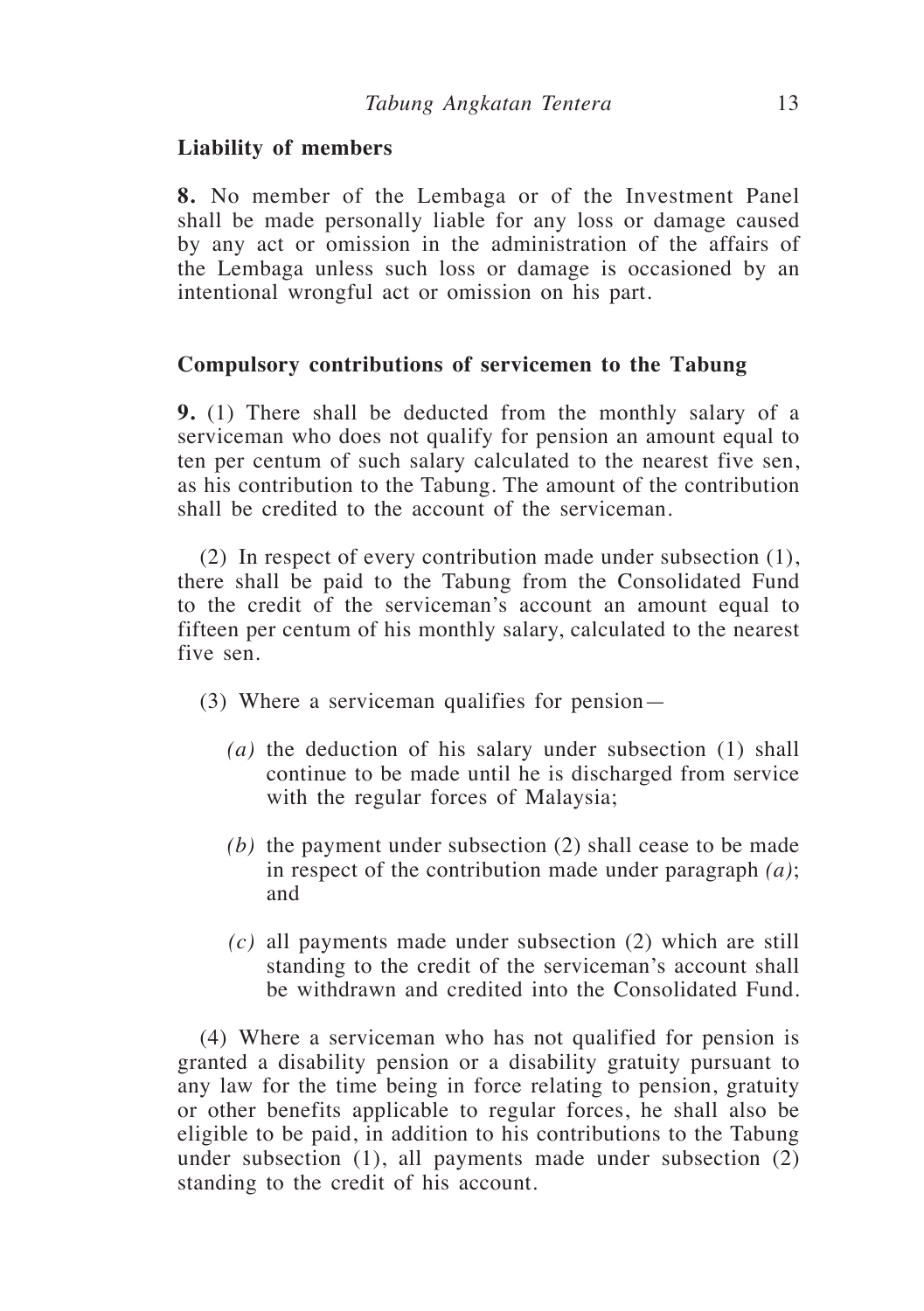(5) Where a serviceman is promoted to an officer, the deduction of his salary under subsection (1) shall cease and shall continue under section 9a.

# **Compulsory contributions of officers to the Tabung**

**9a.** (1) There shall be deducted from the monthly salary of an officer an amount equal to ten per centum of his monthly salary calculated to the nearest five sen as his contribution to the Tabung and the amount of the contribution shall be credited to the account of the officer.

(2) In respect of every contribution made under subsection (1), there shall be recorded a notional contribution to the Tabung from the Consolidated Fund to the credit of the officer's account an amount equal to fifteen per centum of his monthly salary, calculated to the nearest five sen.

(3) An officer who contributes under subsection (1) who has completed less than twenty years of service and has neither elected to be paid terminal gratuity nor elected to participate in the veteran annuity scheme shall, upon completion of his service, be paid the following amount:

- *(a)* the value of his contribution to the Tabung and the dividend for the duration of the contribution; and
- *(b)* the value of the contribution from the Consolidated Fund that has been recorded in accordance with subsection (2).
- *(c)* (*Deleted by Act A1547*).

(3a) An officer who contributes under subsection (1) who has completed less than twenty years of service and has not elected to be paid terminal gratuity but elects to participate in the veteran annuity scheme shall, upon the completion of his service, be paid the value of his contribution to the Tabung and the dividend for the duration of the contribution, and the value of the contribution from the Consolidated Fund that has been recorded in accordance with subsection (2) shall be paid into the Tabung to the credit of such officer's account.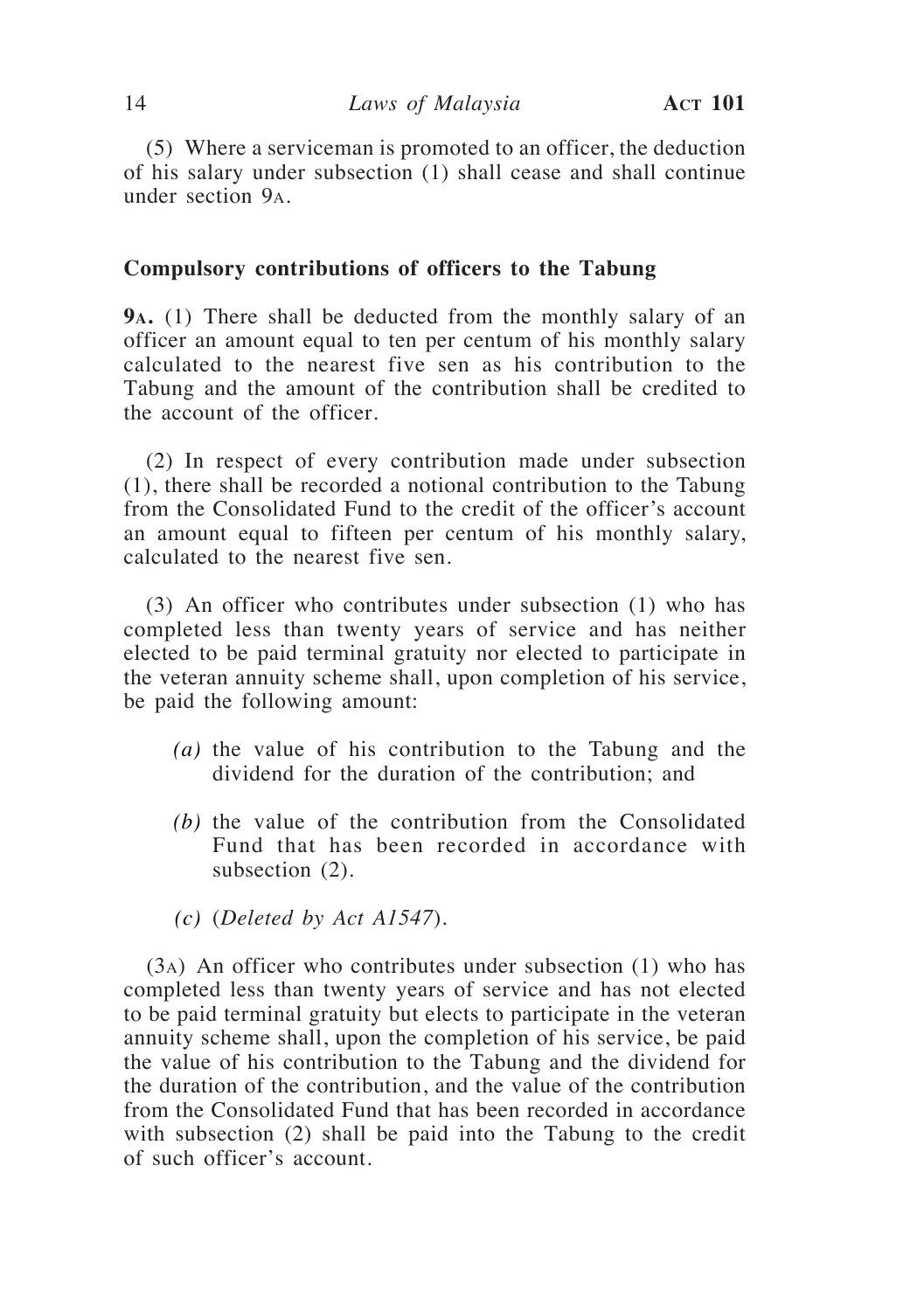(4) An officer who contributes under subsection (1) who has completed less than twenty years of service and has elected to be paid terminal gratuity shall, upon completion of his service, be paid the value of his contribution to the Tabung and the dividend for the duration of such contribution.

(5) An officer who qualifies for pension but completes his service in any duration after twenty years until he attains the age of compulsory retirement shall, upon completion of his service be paid the value of his contribution to the Tabung for the whole period of his service and the dividend for the duration of his contribution.

(6) Payment under subsection (3) shall be made notwithstanding that the officer is granted a disability pension or disability gratuity pursuant to the provisions of any written law for the time being in force relating to pension, gratuity, or other grants or benefits applicable to regular forces.

(7) Where an officer who contributes under subsection (1) has completed twenty-five years of service or has attained the age of compulsory retirement, whichever is earlier, the deduction of his monthly salary shall cease and the notional contribution to the Tabung from the Consolidated Fund under subsection (2) shall cease to be recorded.

#### **Voluntary contributions to the Tabung**

**10.** (1) Any member of the regular forces of Malaysia who is not liable to contribute under section 9 or 9a and any mobilised member of the volunteer forces may elect to make monthly contribution to the Tabung.

(2) Subsections 9(2) and 9a(2) and section 12 shall not apply to any contribution made under this section.

(3) The amount of contributions payable by the contributor under this section shall be made by way of deductions from the monthly salary of the contributor and such amount shall be credited to the account of the contributor.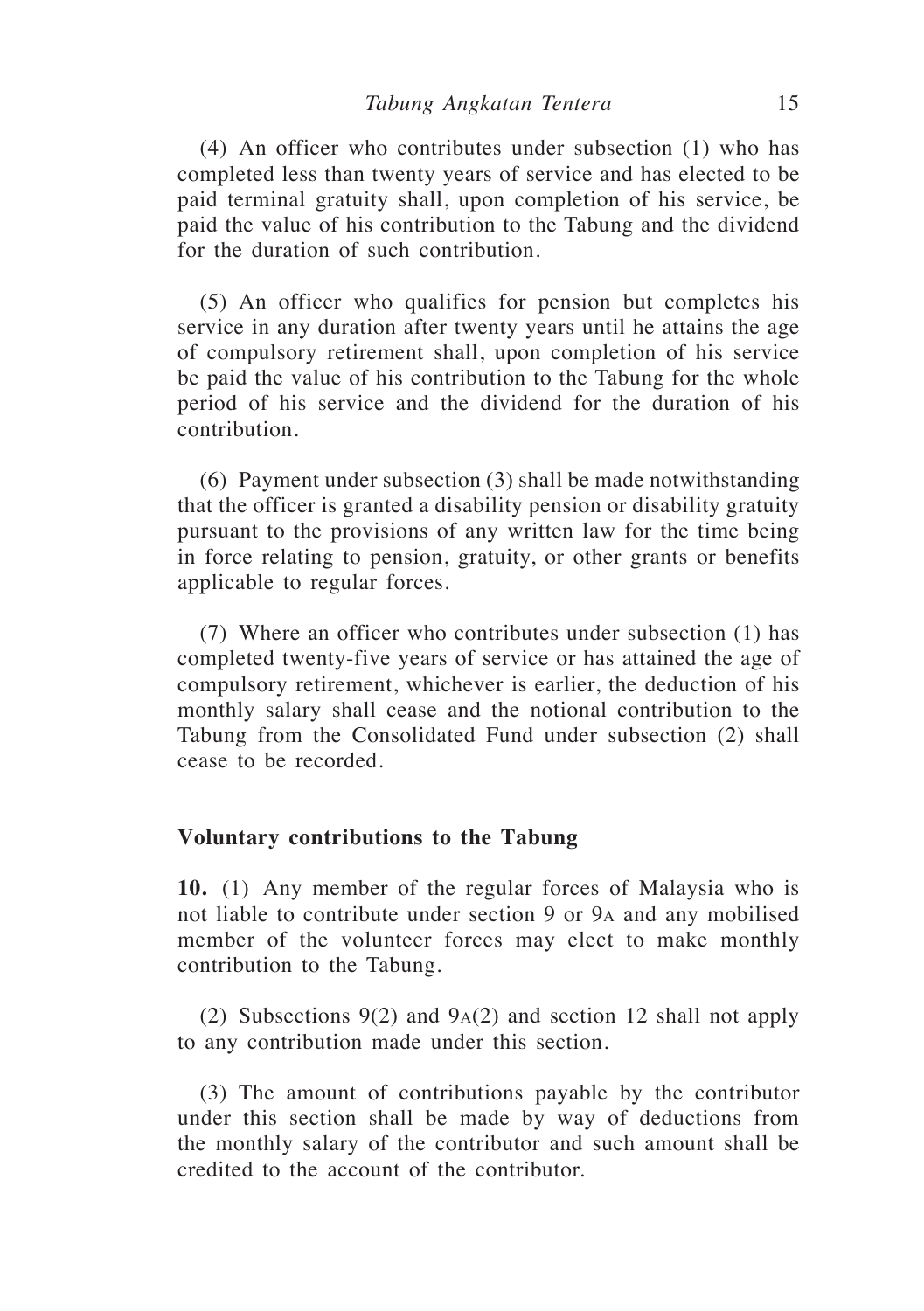# **Declaration of profit**

**11.** (1) Subject to the provisions of this section, the Lembaga may on or before 31 December in any year after considering the recommendation of any actuary approved by the Minister of Finance declare a rate of profit on the contributions in respect of that year.

(2) No profit shall be declared unless the Lembaga has established a Reserve Fund, and no profit shall be declared in any year unless at the end of that year—

- *(a)* the assets of the Tabung were not less than the aggregate liabilities of that Tabung, amounts due to contributors being calculated as if immediately payable;
- *(b)* the assets of the Reserve Fund were not less than such percentage of the amounts actually standing to the credit of the contributors as at the end of that year including the profit as the Treasury may approve;
- *(ba)* provision is made by the Lembaga for payment into the scheme established under section 15a of such sums of moneys as the actuary considers sufficient for the purpose of the scheme established under section 15a; and
	- *(c)* no rate of profit shall be so declared unless the actuary shall have certified in his recommendation that in his opinion the ability of the Tabung to meet all payments required to be paid under this Act is not endangered by the declaration of the rate.

(3) Any payments required to be made out of the Tabung shall, in so far as the moneys in that Tabung are insufficient for that purpose, be made out of the Reserve Fund.

(4) The Lembaga may from time to time transfer assets from the Reserve Fund to the Tabung or from that Tabung to the Reserve Fund.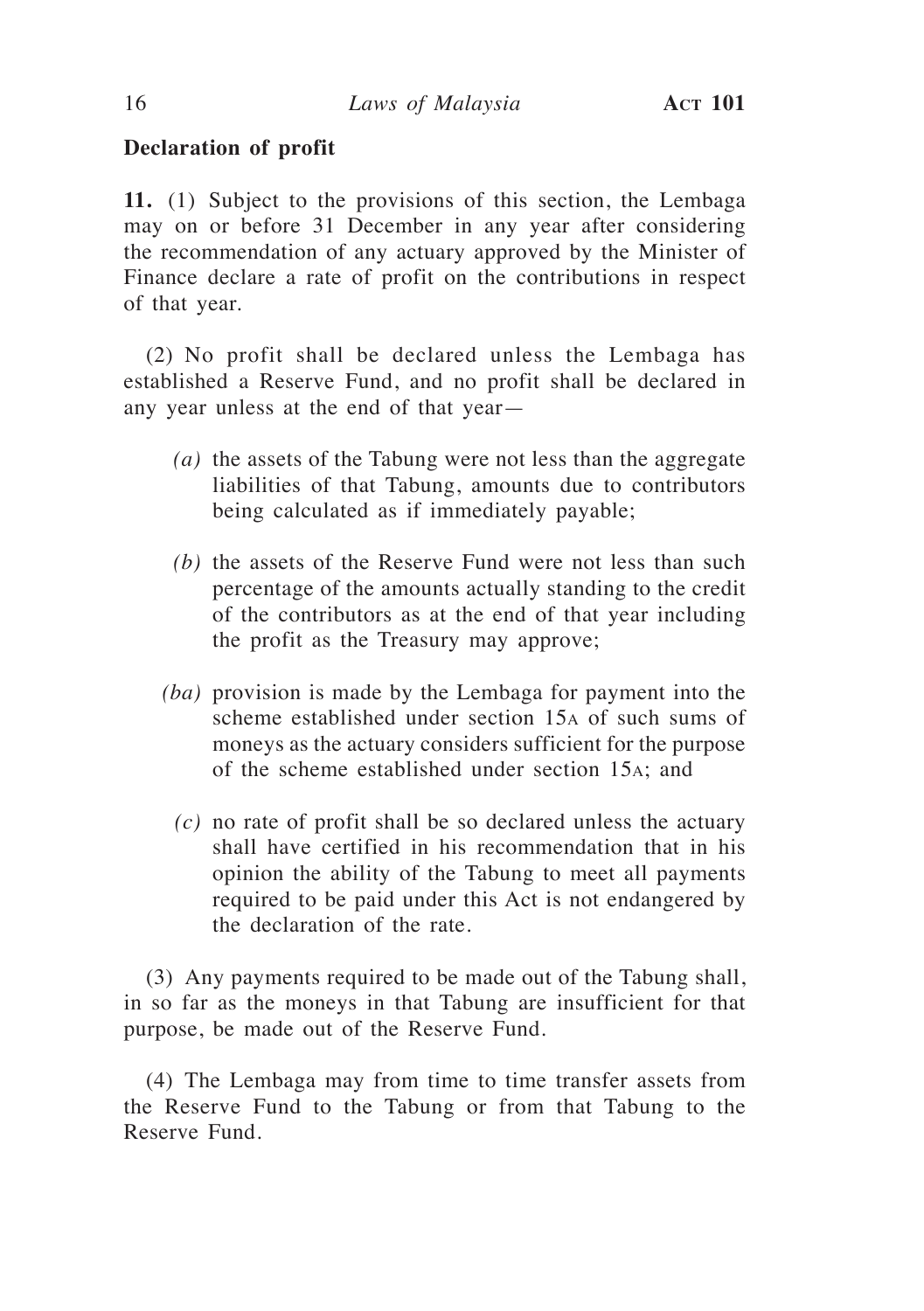# **Withdrawals**

**12.** (1) Subject to sections 9 and 9a and subsections (1a) and (2) of this section, any amount standing to the credit of a contributor's account under this Act may only be withdrawn—

- *(a)* on the death of the contributor;
- *(b)* one month after the contributor has been discharged or has retired from service; or
- *(c)* on the contributor attaining the age of fifty years and where the contributor is an officer on the officer attaining the age of compulsory retirement.

(1<sub>A</sub>) Where the withdrawal under paragraph  $(1)(b)$  or  $(c)$  is made by a serviceman referred to in paragraph  $15D(1)(a)$  or an officer referred to in paragraph  $15D(1)(b)$ —

- *(a)* the withdrawal shall only apply to—
	- (i) in respect of a serviceman—
		- (A) his contribution to the Tabung and the dividend for the duration of the contribution; and
		- (B) the dividend for the payments made under subsection 9(2) but excluding the dividend for the year immediately preceding the discharge of the serviceman from service with the regular forces of Malaysia; or
	- (ii) in respect of an officer, his contribution to the Tabung and the dividend for the duration of the contribution; and
- *(b)* the remaining amount standing to the credit of the serviceman's or officer's account under this Act may only be withdrawn on the death of the serviceman or officer, as the case may be, or in the circumstances as may be approved by the Lembaga.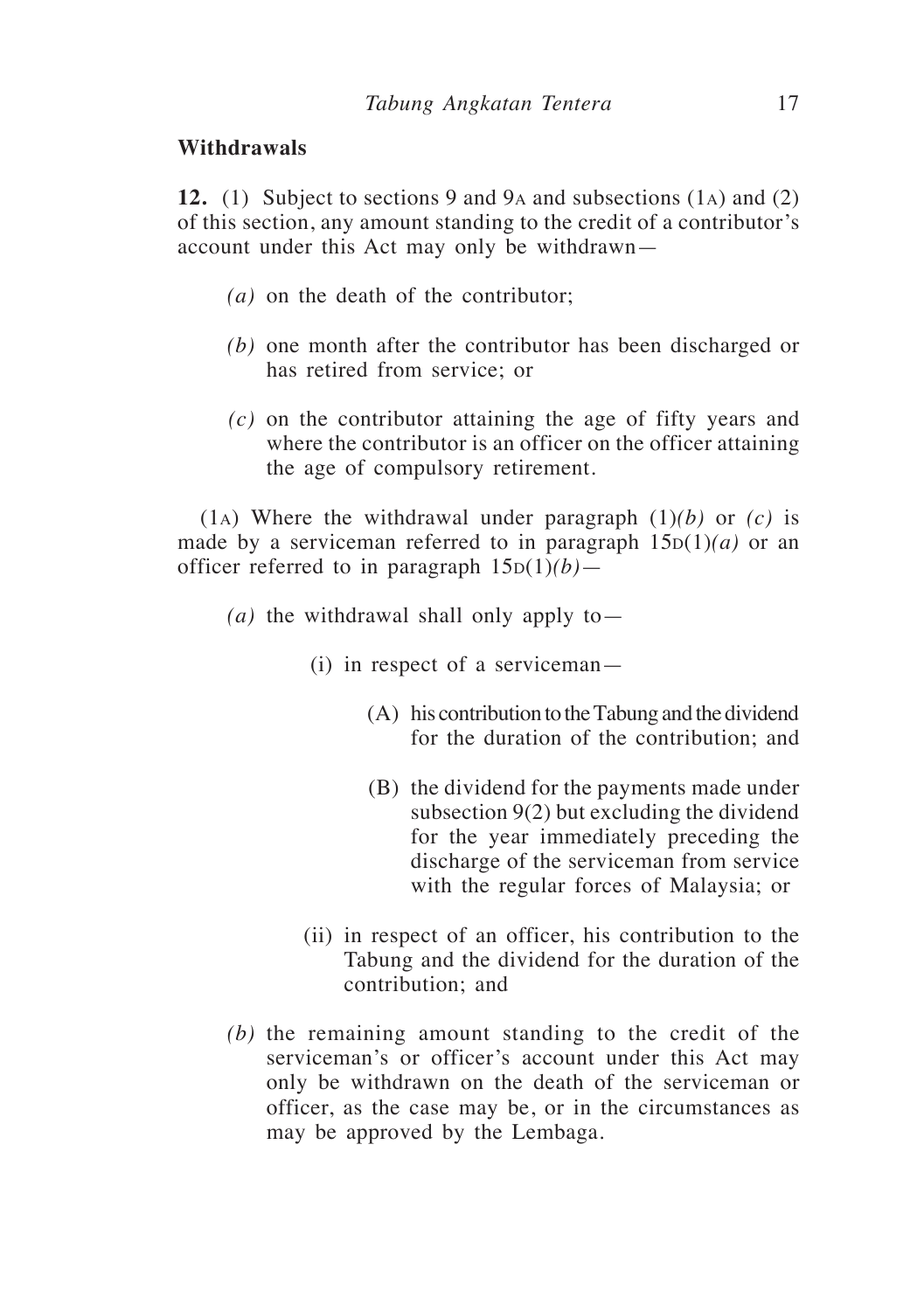(2) Notwithstanding subsection (1), a contributor may withdraw a part of the amount standing to the credit of his account for the purpose of enabling him to purchase a dwelling house or land for the purpose of constructing thereon a dwelling house or any other purpose as may be determined by the Lembaga.

(3) For the avoidance of doubt it is declared that the expression "service" in paragraph (1)*(b)* means service with the armed forces as—

- *(a)* a serviceman until he has been discharged as a serviceman from the armed forces;
- *(b)* a serviceman and if he is granted a commission as an officer until he has retired as an officer from the armed forces;
- *(c)* an officer until he has retired from the armed forces; and
- *(d)* a mobilised member of the volunteer forces until he has been discharged or has retired from the armed forces.

### **Lembaga to determine terms and conditions of withdrawal,** *etc.*

**12a.** The Lembaga, with the approval of the Minister, shall determine the terms and conditions for the withdrawal of amounts from the Tabung, the percentages of the contributor's contribution which may be withdrawn and any other matters incidental to such withdrawal.

#### **Contributions not to be assigned or attached,** *etc.*

**13.** Notwithstanding anything to the contrary contained in any other written law—

- *(a)* no amount of any contribution made under this Act;
- *(b)* no amount paid or payable under subsection  $9(2)$  or  $9_A(2)$ ; and
- *(c)* no amount standing to the credit of a contributor,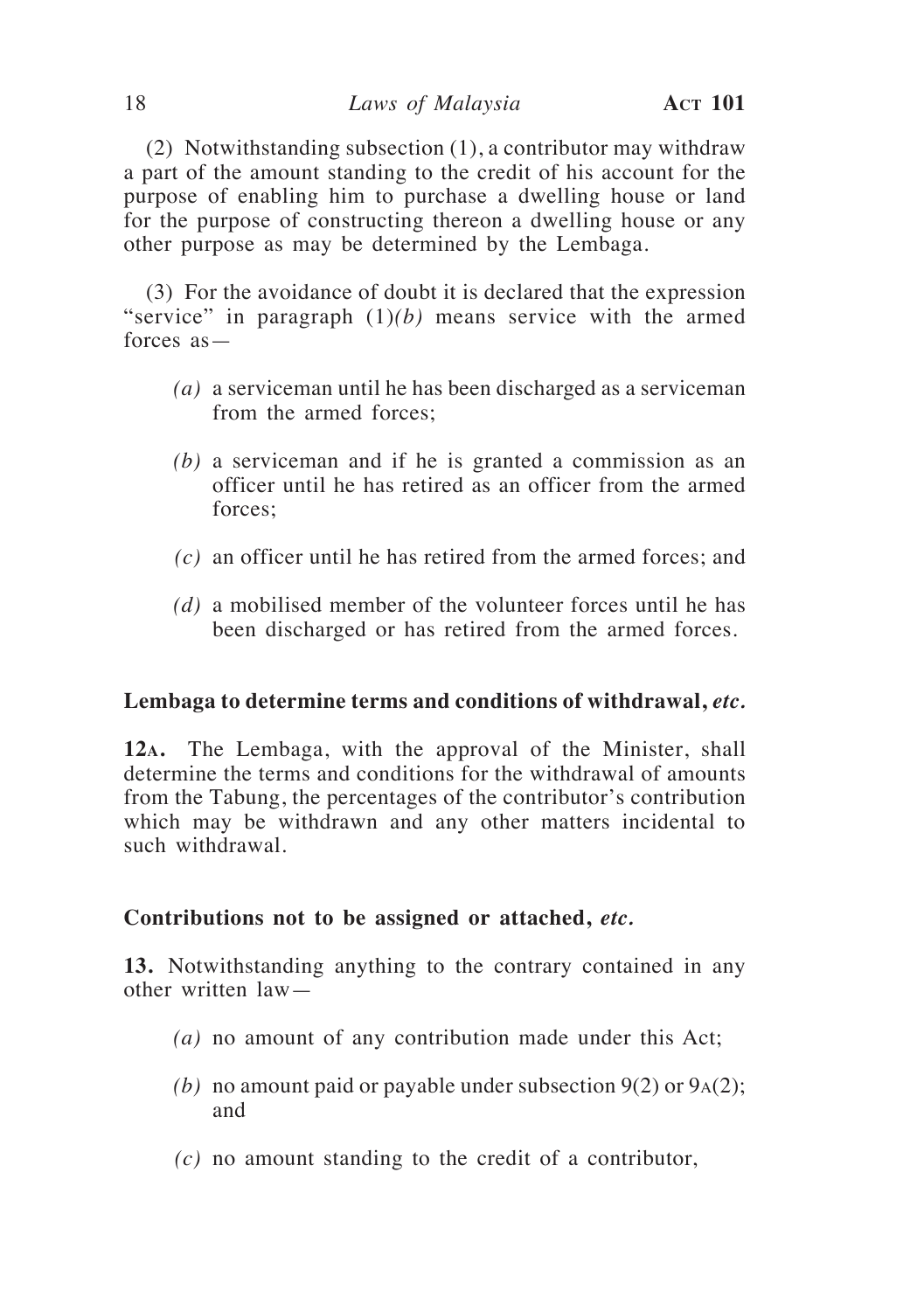shall, except for the purpose of satisfying a debt due to the Government of the Federation or of a State, be assignable or transferable or liable to be attached, sequestered or levied upon for or in respect of, any debt or claim whatsoever, nor shall the \*Director General of Insolvency be entitled to or have any claim on any such amount.

### **Power to borrow**

**14.** The Lembaga may, with the approval of the Minister and the Minister of Finance, borrow any sums required by the Lembaga for the purpose of this Act and on such terms and conditions and for such period as the Minister of Finance may approve.

### **Investment by Lembaga**

**15.** (1) The Lembaga may on the advice given by the Investment Panel invest moneys which are in the Tabung and in the Reserve Fund to the extent and in the manner following:

- *(a)* not less than seventy per centum thereof—
	- (i) in investments authorized by or under the Trustee Act 1949 [*Act 208*] or by way of deposits with any financial institution duly licensed under the \*\*Banking and Financial Institutions Act 1989 [*Act 372*] or under any other written law;
	- (ii) in bonds, notes, mortgage papers, commercial notes, bankers' acceptances, money market papers, certificates of deposit and other debt instruments;
	- (iii) in loans to any institution in Malaysia where the repayment of the principal and interest on such loans are fully guaranteed by a financial institution licensed under the Banking and Financial Institutions Act 1989 or under any other written law; or

*<sup>\*</sup>NOTE*—Previously known as the "Official Assignee"—*see* Section 17 of the Bankruptcy (Amendmant) Act 2003 [*Act A1197*] which c.i.f. on 1 October 2003—*see* P.U. (B) 295/2003.

*<sup>\*\*</sup>NOTE*—The Banking and Financial Institutions Act 1989 [*Act 372*] has been repealed by the Financial Services Act 2013 [*Act 758*]—*see* section 271 of Act 758.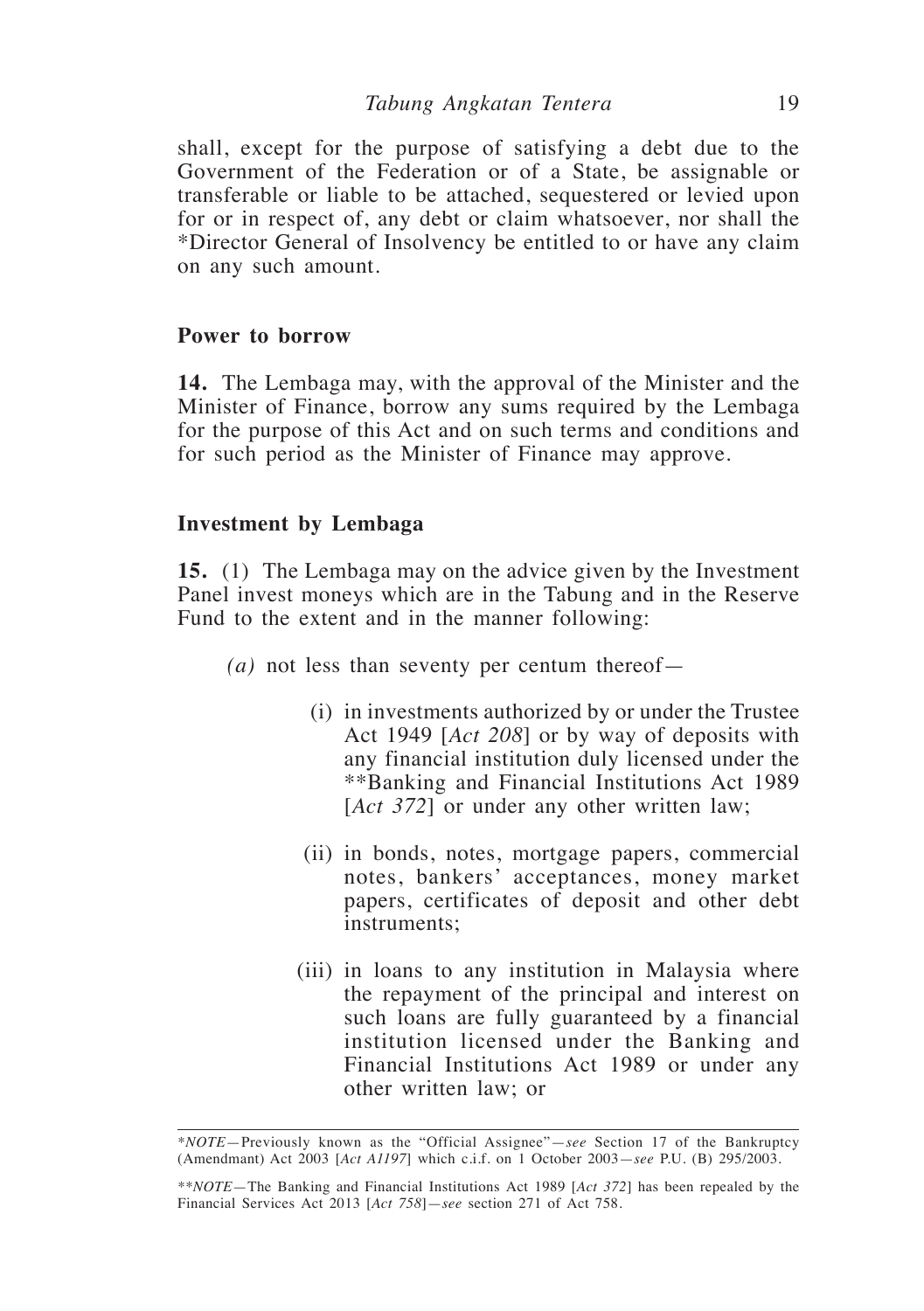- (iv) in debentures or other loans issued under the authority of any written law by any authority established by any written law; and
- *(b)* not more than thirty per centum thereof—
	- (i) in business and commercial enterprises which are not listed and quoted on any stock exchange established in Malaysia:

Provided that the total amount of moneys so invested in any one such enterprise shall not exceed thirty per centum of the total amount of shareholders' fund of that enterprise at the time of the investment unless prior written approval of the Minister and the Minister of Finance is obtained to invest in excess of such percentage;

- (ii) in the equity capital of any company which is listed and quoted on any stock exchange established in Malaysia;
- (iii) in loans to any enterprise or company other than an enterprise or company in which the Lembaga has made investment pursuant to subparagraph  $(b)(i)$  or (ii):

Provided that such loans shall only be given on the security of immovable property and that the value of such loans given shall not exceed seventy per centum of the value of such security as determined by a licensed land surveyor or a licensed appraiser employed independently of the owner of such property;

(iv) in investments in securities or any other forms of investment outside Malaysia:

Provided that the prior written approval of the Minister and the Minister of Finance shall be obtained both in respect of the security or other forms of investment to be undertaken as well as the total amount of moneys to be invested in any such security or investment;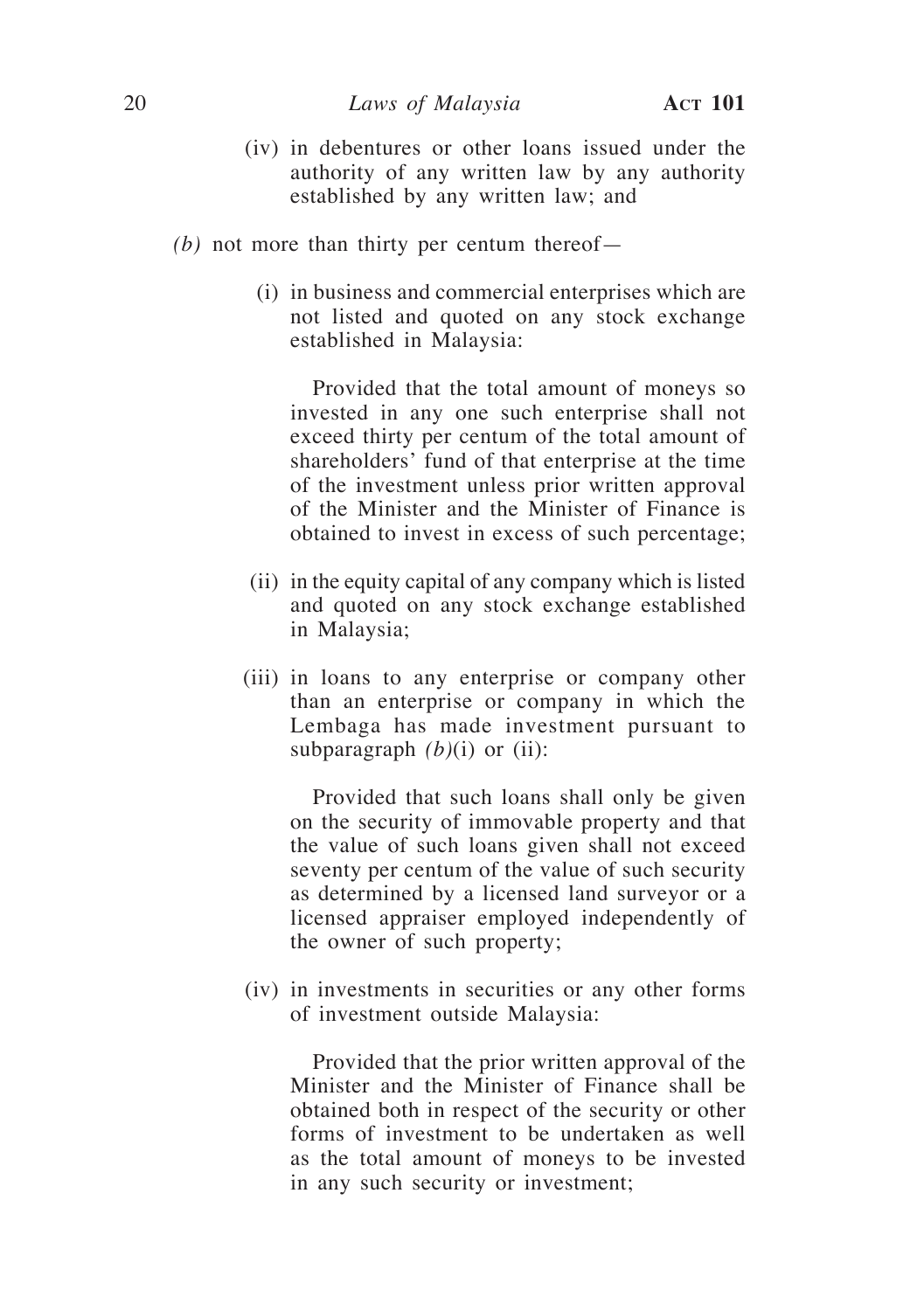- (v) in any privatisation programme; or
- (vi) in any other investment within Malaysia:

Provided that the prior written approval of the Minister and the Minister of Finance shall be obtained in respect of the investment to be undertaken as well as the total amount of moneys to be invested.

(2) For the purposes of this section—

"shares" means the paid-up shares (whether fully paid or not) in the share capital of a company and includes stocks and the right to subscribe for any stocks or shares;

"debentures" includes debenture stock, bond, note or other securities or obligations of a company whether constituting a charge on the assets of the company or not and also includes the right to subscribe for any debenture.

## **Establishment of death and disablement benefits scheme**

**15a.** (1) There shall be established a scheme to be known as the death and disablement benefits scheme for the payment of death and disablement benefits in respect of contributors.

- (2) Where a contributor—
	- *(a)* dies while in service; or
	- *(b)* is discharged from service by reason of infirmity of mind or body,

the Lembaga may at its discretion pay respectively—

- (i) death benefits; or
- (ii) disablement benefits,

in such quantum and to such person as may be provided in regulations made under section 22.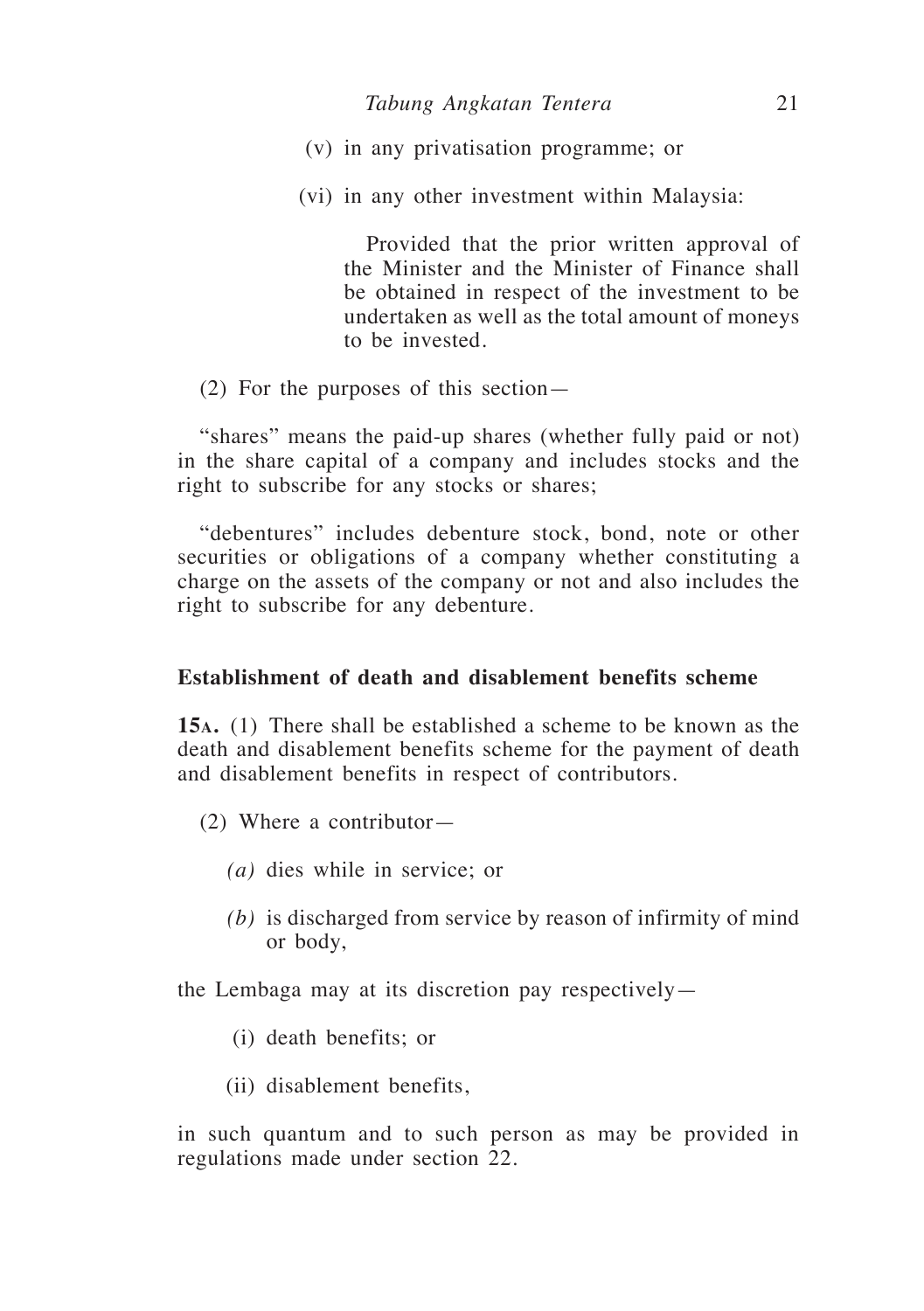- (3) For the avoidance of doubt it is declared that—
	- *(a)* death benefits; or
	- *(b)* disablement benefits,

payable pursuant to the scheme do not, respectively, form any part of the estate of—

- (i) such deceased contributor; or
- (ii) such contributor who dies at any time prior to the payment of disablement benefits to him.

(4) Where any payment of death or disablement benefits is made in good faith and in accordance with the provisions of this Act and of regulations made under section 22, such payment shall constitute a full and proper discharge of all liability and no action, suit or proceeding for such payment or calling such payment into question shall be brought or shall lie against the Tabung, the Lembaga or any of the members, officers or servants of the Lembaga.

# **Minister may suspend, vary or discontinue death and disablement benefits scheme**

**15b.** (1) Notwithstanding anything to the contrary in this Act, where the Minister considers it necessary so to do, he may, on the advice of the Lembaga, by order in the *Gazette* and subject to such conditions as he may consider necessary to impose, suspend, vary or discontinue the scheme.

(2) Where the Minister suspends the scheme under subsection (1), no death or disablement benefits under the scheme shall be payable unless and until the Minister, on the advice of the Lembaga, by order in the *Gazette* and subject to such conditions as he may consider necessary to impose, revokes the order of suspension made under subsection (1) and, where he so does, the scheme shall accordingly be reactivated.

(3) Where the Minister varies the scheme under subsection (1), any death or disablement benefits under the scheme shall be payable in accordance with the order of variation made under subsection (1).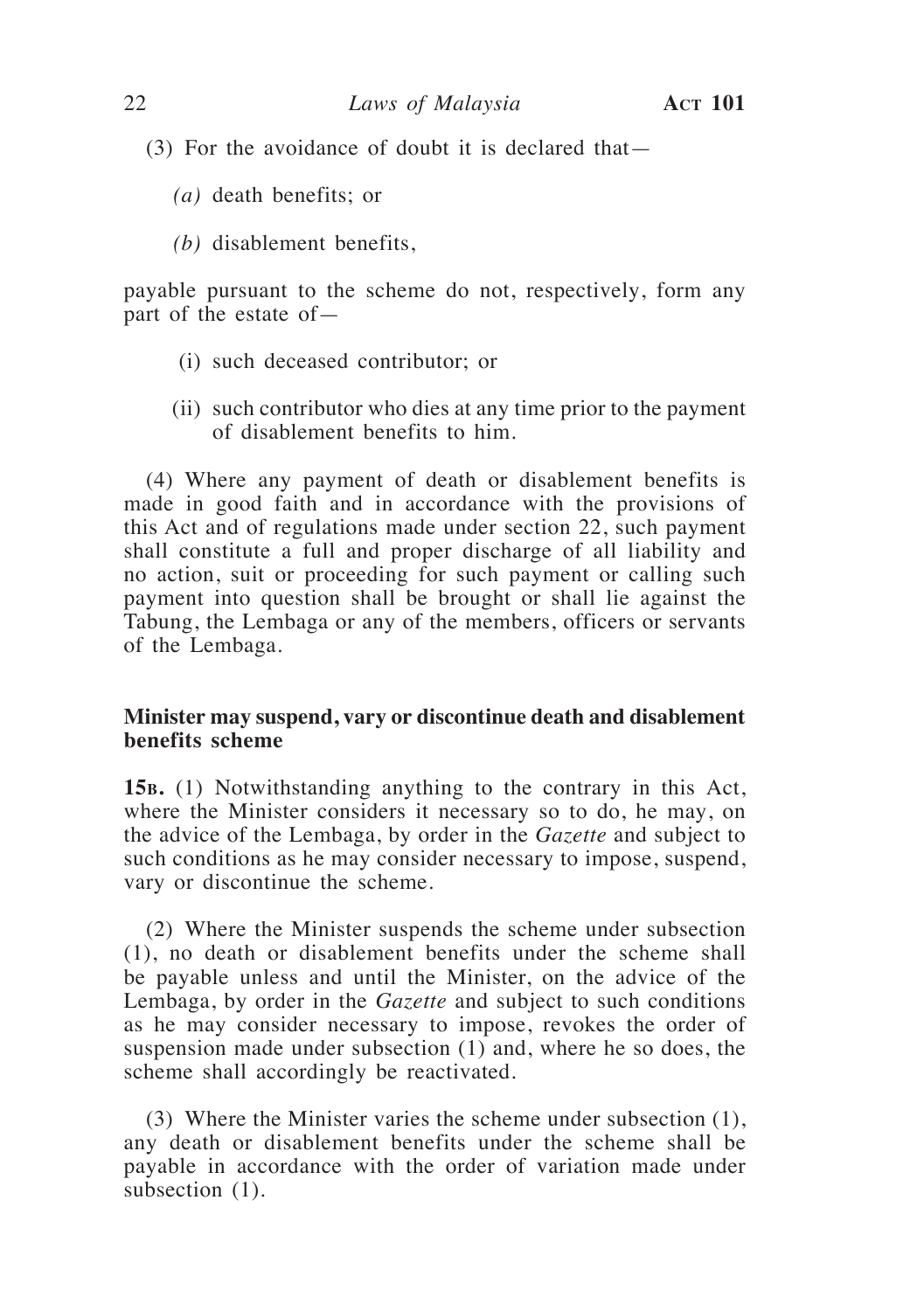(4) Where the Minister discontinues the scheme under subsection (1), all death and disablement benefits under the scheme shall cease to be payable in accordance with the order of discontinuance made under subsection (1) and any sums of moneys still available under paragraph 11 (2)*(ba)* for the purpose of the scheme shall be paid into the Tabung.

(5) Where the Minister makes any order under this section, the Lembaga shall, if necessary, make regulations, or amend any regulations made, under section 22 to give effect to that order.

### **Unit trust benefit**

**15c.** (1) The Lembaga may, if it thinks fit, purchase units in unit trust schemes for the benefit of and to be allocated to contributors in accordance with regulations made under subsection (3).

(2) The unit trust benefit shall be accounted for in a separate account from the accounts referred to in sections 9, 9a and 10.

(3) In addition to its powers under section 22, the Lembaga may, with the approval of the Minister, make such regulations as it thinks necessary for the purpose of subsection (1).

#### **Establishment of veteran annuity scheme**

**15<sub>D</sub>**. (1) There shall be established a scheme to be known as the veteran annuity scheme for the payments of annuities to—

- *(a)* a serviceman who fulfills the following conditions:
	- (i) he has been discharged from service with the regular forces of Malaysia except on the ground of misconduct; and
	- (ii) he is not qualified for pension; and
- *(b)* an officer who fulfills the following conditions:
	- (i) he has completed less than twenty years of service and has not been terminated on the ground of misconduct;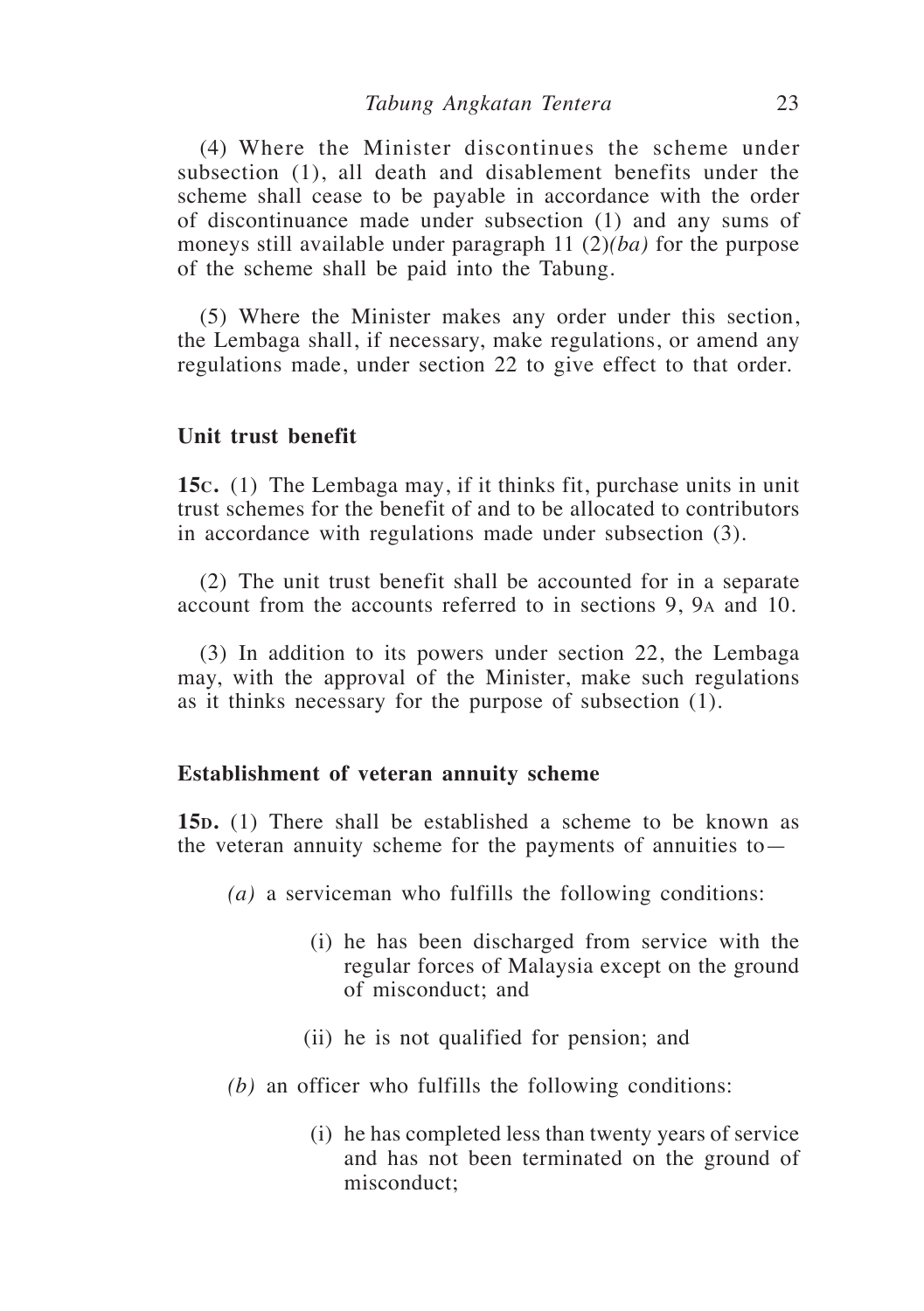- (ii) he has not elected to be paid terminal gratuity; and
- (iii) he has elected to participate in the veteran annuity scheme.

(2) The annuities shall be paid on a monthly basis in such quantum as may be determined by the Lembaga from the annual profit declared on—

- *(a)* the payment credited under subsection 9(2) to the account of a serviceman referred to in paragraph (1)*(a);* or
- *(b)* the value of the contribution from the Consolidated Fund recorded in accordance with subsection 9a(2) and paid into the Tabung to the credit of the account of the officer referred to in paragraph (1)*(b).*

(3) The payments of annuities under subsection (2) shall cease to be payable if the amount referred to in paragraph (2)*(a)* or  $(b)$ , as the case may be, is withdrawn under paragraph  $12(1a)(b)$ .

(4) The contribution to the credit of a serviceman referred to in paragraph  $(1)(a)$  and an officer referred to in paragraph  $(1)(b)$ shall not be reckoned for the purposes of section 15c.

# **Annual estimates**

**16.** The Lembaga shall, not later than one month before the commencement of each financial year, consider and approve an estimate of the expenditure of the Lembaga (including capital expenditure) for the ensuing year.

# **Accounts and audit**

**17.** (1) The Lembaga shall cause to be kept proper accounts and other records in respect of its operations and shall cause to be prepared statements of accounts in respect of each financial year.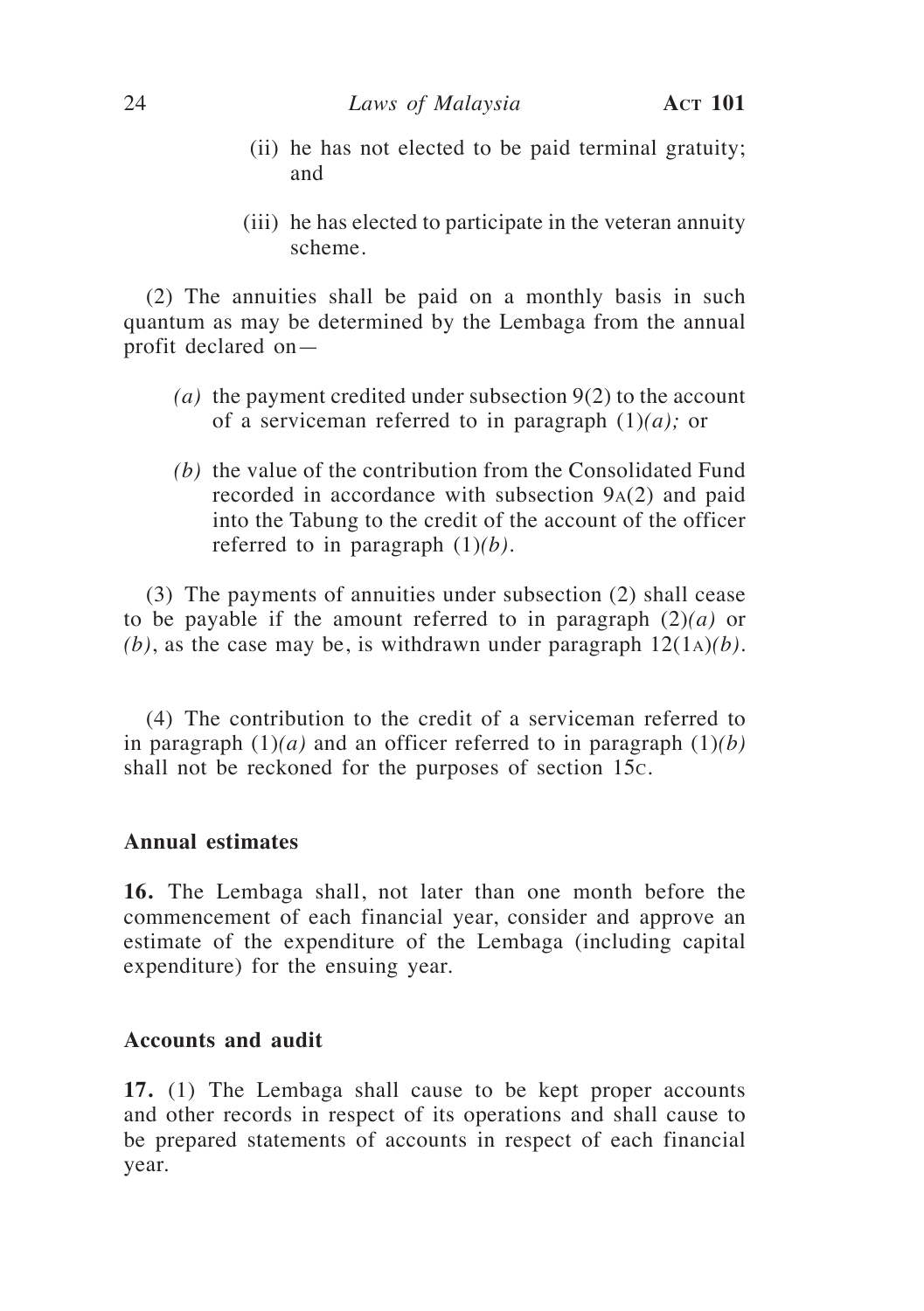(2) The accounts of the Lembaga shall be audited annually by the Auditor General or any other auditor appointed by the Lembaga with the approval of the Minister of Finance.

(3) After the end of each financial year, as soon as the accounts of the Lembaga have been audited, the Lembaga shall cause a copy of the statement of accounts to be submitted to the Minister, together with a copy of any audit observation.

(4) The Minister shall cause a copy of every such statement and observation to be laid before each House of Parliament.

#### **Annual report**

**18.** (1) The Lembaga shall, not later than 30 June in each year, cause to be made and submitted to the Minister a report dealing with the activities of the Lembaga during the preceding financial year and containing such information relating to the proceedings and policy of the Lembaga as the Minister may from time to time direct.

(2) The Minister shall cause a copy of every such report to be laid before each House of Parliament.

# PART III

#### GENERAL

## **Appointment of Chief Executive, Deputy Chief Executive and officers and servants of the Lembaga**

**19.** (1) Subject to the approval of the Minister, the Lembaga may appoint on such terms as the Lembaga thinks fit a Chief Executive and a Deputy Chief Executive.

(2) The Chief Executive or if a Chief Executive is not appointed, an officer of the Lembaga to be nominated by the Lembaga shall be responsible for the day to day administration and management of the affairs of the Lembaga and shall exercise such duties and powers as may be entrusted or delegated by the Lembaga or the Chairman of the Lembaga, acting on behalf of the Lembaga.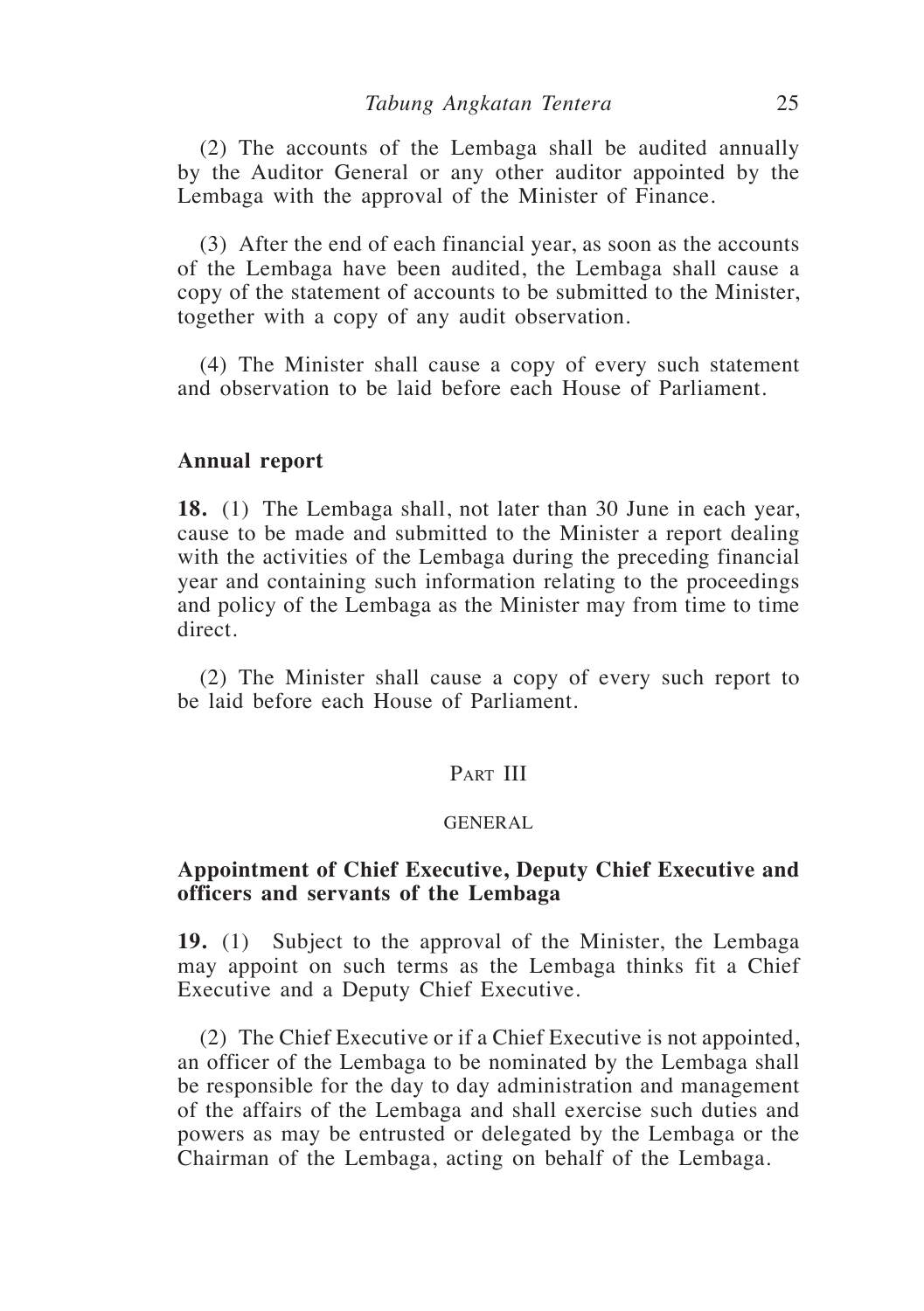(3) The Lembaga may appoint such officers and servants as it may consider necessary for the efficient conduct of the affairs of the Lembaga.

(4) The officers and servants of the Lembaga shall hold office for such period, receive such salaries and allowances and be subject to such terms and conditions of service including retirement benefit as may be determined by the Lembaga with the approval of the Minister.

### **Members, officers and servants to be deemed public servants**

**20.** All members, officers and servants, as the case may be, of the Lembaga, the Investment Panel and any corporation established under section 23 shall be deemed to be public servants within the meaning of the Penal Code [*Act 574*].

## **Application of Public Authorities Protection Act 1948**

**21.** The Public Authorities Protection Act 1948 [*Act 198*] shall apply to any action, suit, prosecution or proceeding against the Lembaga, Chairman, any member of the Lembaga, the Investment Panel, any member of the Investment Panel, officer, servant or agent of the Lembaga or corporation established under section 23 and any member, officer, servant or agent of such corporation, in respect of any act, neglect or default done or committed by him in such capacity.

#### **Power of Lembaga to make regulations**

**22.** The Lembaga may with the approval of the Minister make regulations providing for all or any of the following matters:

- *(a)* the manner of payment and collection of contribution, the minimum amount of monthly contribution which may be made under section 10 and any matters incidental thereto;
- *(aa)* matters relating to the implementation of the veteran annuity scheme including the manner of payments of annuities and the provision for the nomination of person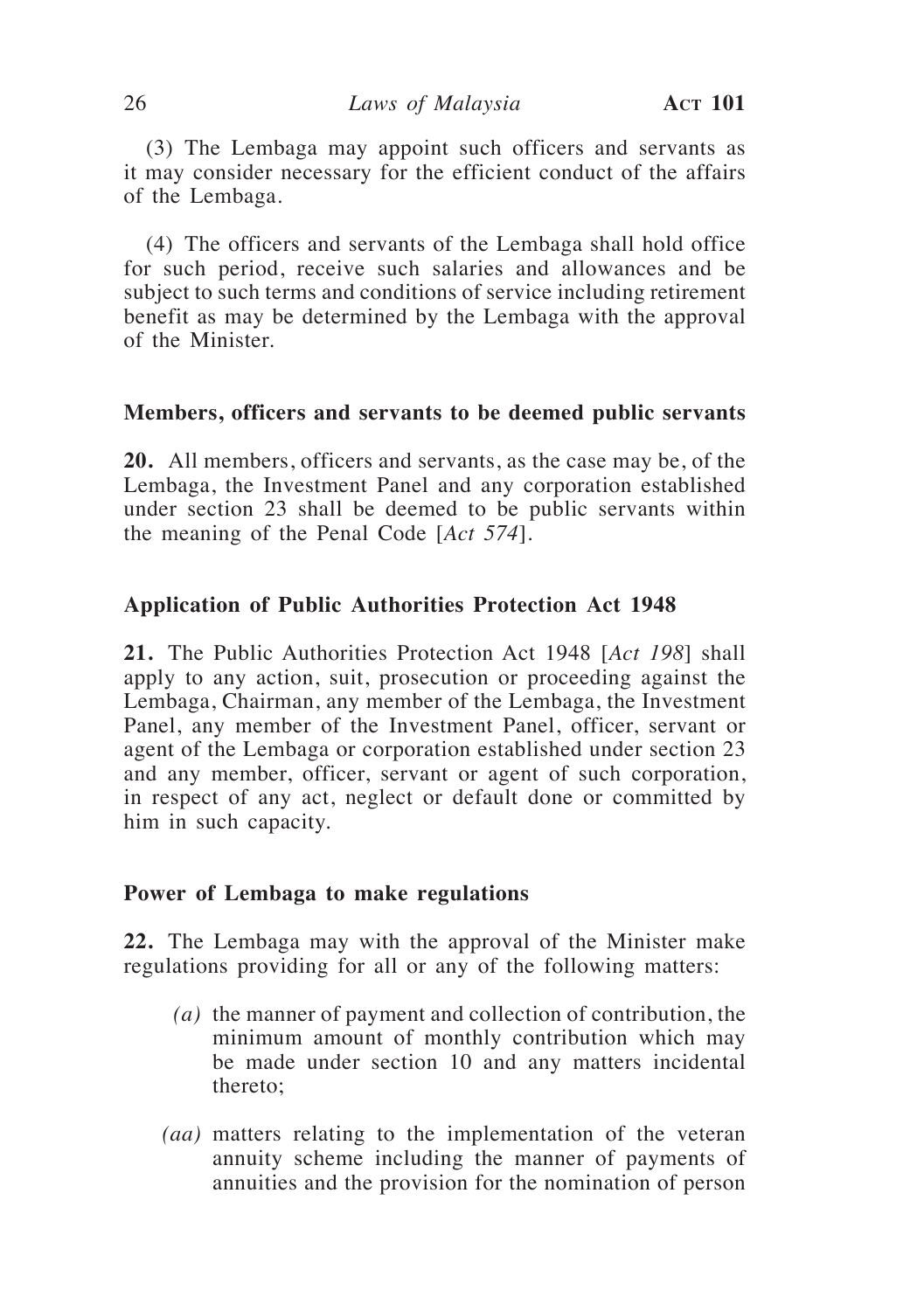to receive any amount standing to the credit of the account of a serviceman or an officer in the event of his death;

- *(ab)* the terms and conditions to be met by any retiring personnel or retired personnel of the regular forces of Malaysia or designated members of the volunteer forces in order to qualify for any benefits under this Act;
	- *(b)* imposition of fees in such cases as may be determined by the Lembaga;
	- *(c)* financial and accounting procedures;
	- *(d)* repayment of contributions under this Act, or of any part of such contributions, paid in error, together with any interest on such contributions;
	- *(e)* payment of contributions under this Act, or of any part of such contributions, omitted to be paid in error;
- *(ea)* the management of the sums of moneys paid into the scheme pursuant to paragraph 11(2)*(ba)*;
- *(eb)* the manner and basis of computing the death and disablement benefits payable under the scheme and the factors to be considered in respect thereof to arrive at the quantum to be paid;
- *(ec)* the persons to whom death and disablement benefits are to be paid, including provisions for the nomination of such persons by a contributor, the manner of revoking such nomination and the circumstances in which such nomination is to be treated as having ceased to be in effect;
- *(ed)* the giving effect to any order made under section 15b;
	- *(f)* the disposal of amounts which are unclaimed, unpaid or otherwise remain in the Tabung;
	- *(g)* the procedure for the withdrawal of amounts from the Tabung, including the evidence to be produced for the purposes of such withdrawal;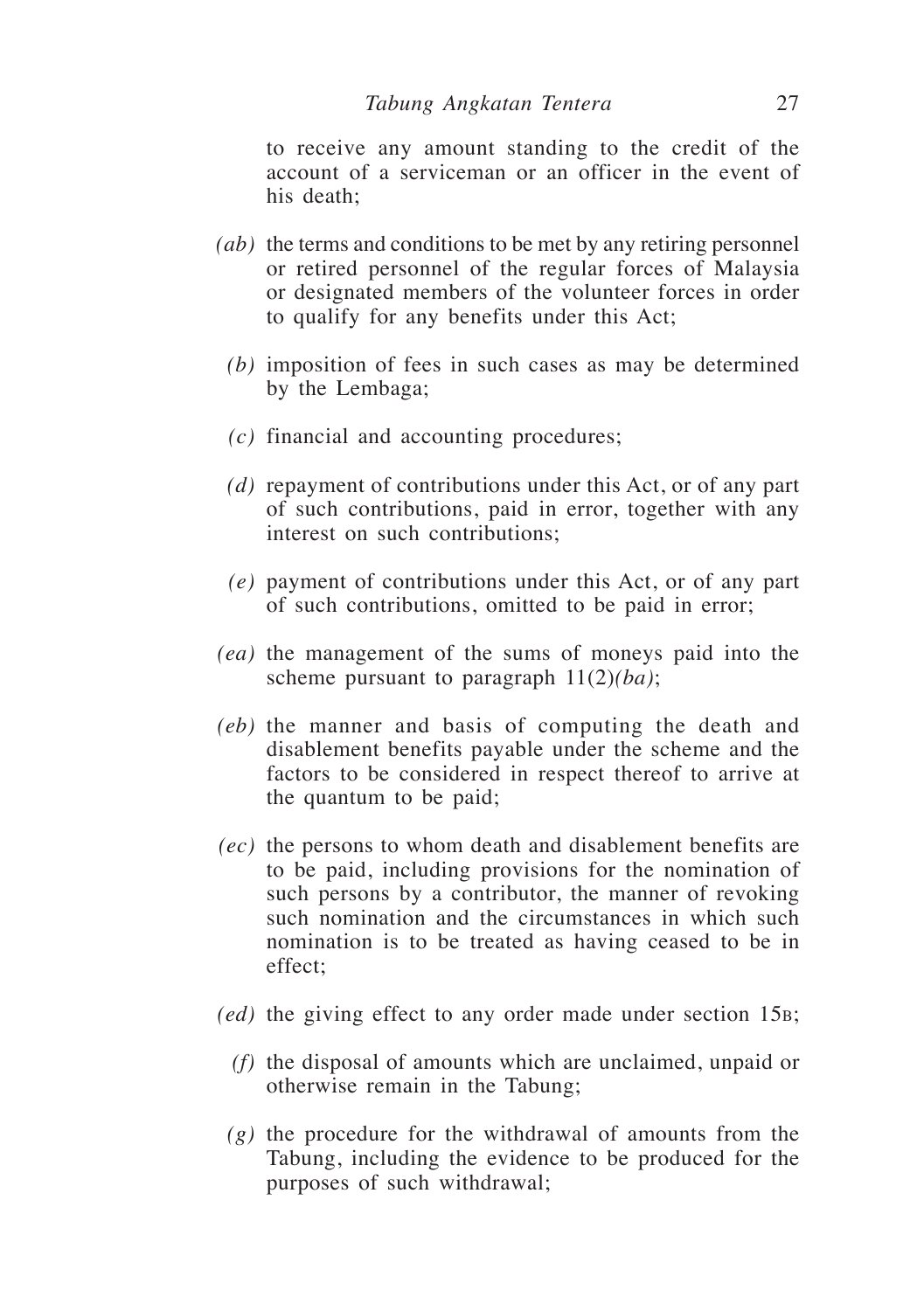- *(ga)* the terms and conditions including the interest rates payable, the amounts that may be loaned, the procedure relating thereto and any other matters incidental to the giving of such loans out of the Tabung;
- *(gb)* (*Deleted by Act A1506*);
	- *(h)* any matters for the purpose of carrying out into effect the provisions of this Act.

# **Power of Lembaga to make regulations relating to conduct and discipline**

**22a.** (1) The Lembaga may, with the approval of the Minister, make such regulations as it deems necessary or expedient to provide for the conduct and discipline of the officers and servants of the Lembaga.

- (2) The regulations made under this section may include—
	- *(a)* provisions for the establishment of appropriate disciplinary authorities for the different categories of officers and servants of the Lembaga;
	- *(b)* provisions for the establishment of a Disciplinary Appeal Board to hear appeals from the decisions of the disciplinary authorities; and
	- *(c)* provisions for—
		- (i) the interdiction with reduction in salary or other remuneration; or
		- (ii) the suspension without salary or other remuneration,

 of an officer or servant of the Lembaga during the pendency of disciplinary proceedings.

(3) The regulations made under this section may create such disciplinary offences and provide for such disciplinary punishments as the Lembaga may deem appropriate, and the punishments so provided may extend to dismissal or reduction in rank.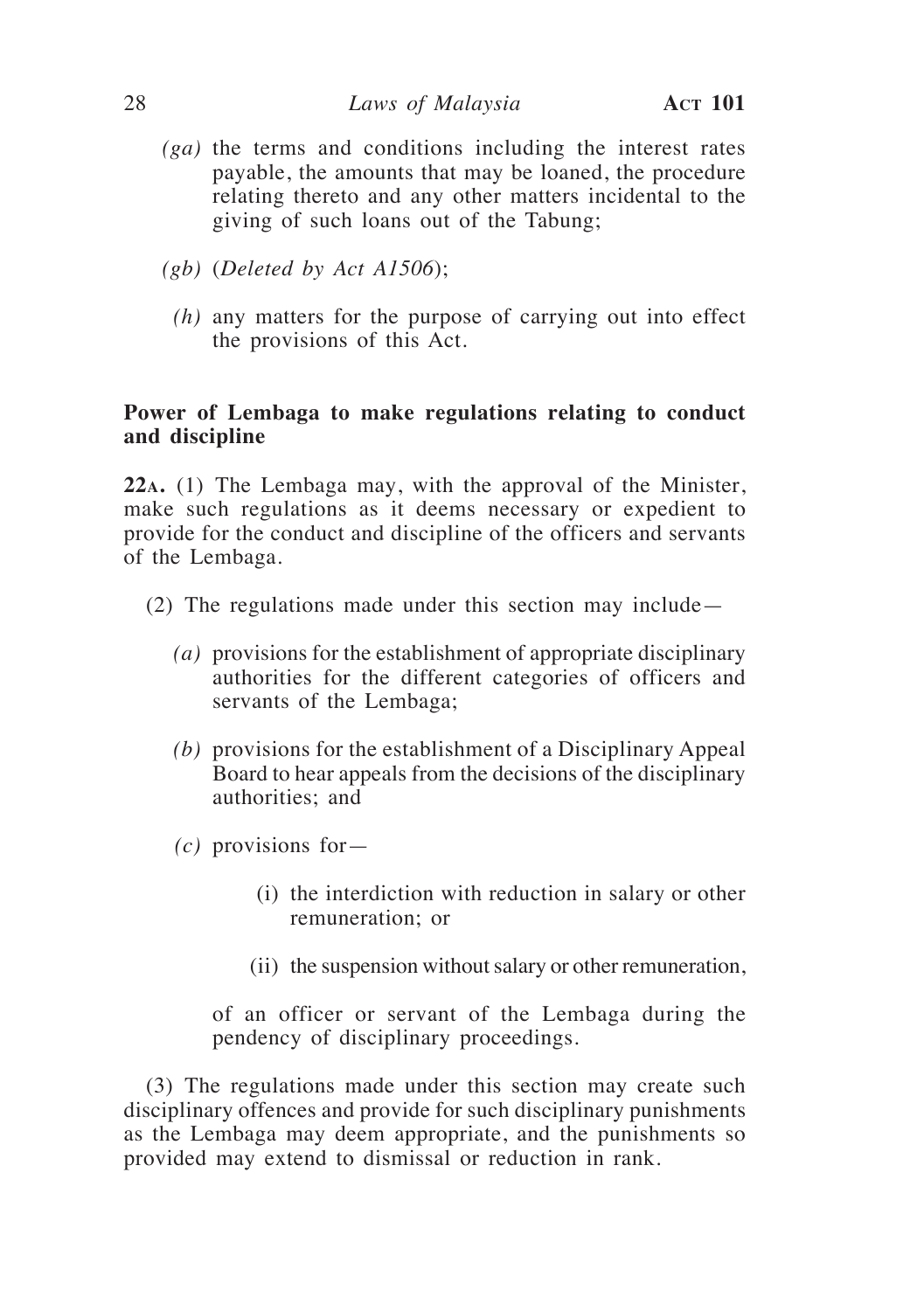(4) The regulations made under this section may, in prescribing the procedure for disciplinary proceedings, provide for an opportunity for representations to be made by the person against whom the disciplinary proceedings are taken before a decision is arrived at by the disciplinary authority on such disciplinary charge laid against such person.

# **Surcharge**

**22b**. (1) If it appears to the Lembaga that any person who is or was in the employment of the Lembaga—

- *(a)* has failed to collect any moneys owing to the Lembaga for the collection of which he is responsible;
- *(b)* is or was responsible for any payment from the Tabung of moneys which ought not to have been made or for any payment of moneys which is not duly approved;
- *(c)* is or was responsible, directly or indirectly, for any deficiency in, or for the destruction of, any moneys, stamps, securities, stores or other property of the Lembaga;
- *(d)* being or having been an accounting officer, fails or has failed to keep proper accounts or records; or
- *(e)* has failed to make any payment, or is or was responsible for any delay in the payment, of moneys from the Tabung to any person to whom such payment is due under any contract, agreement or arrangement entered into between that person and the Lembaga,

the Lembaga shall serve on him a written notice calling on him to show cause why he should not be surcharged, and if a satisfactory explanation is not, within fourteen days from the date of service of the notice as aforesaid, furnished to the Lembaga with regard to the failure to collect, payment which ought not to have been made, payment not duly approved, deficiency or destruction, or failure to keep proper accounts or records, or failure to make payment, or delay in making payment, the Lembaga may surcharge against the said person a sum not exceeding the amount of any such amount not collected, such payment, deficiency, or loss, or the value of the property destroyed, as the case may be; and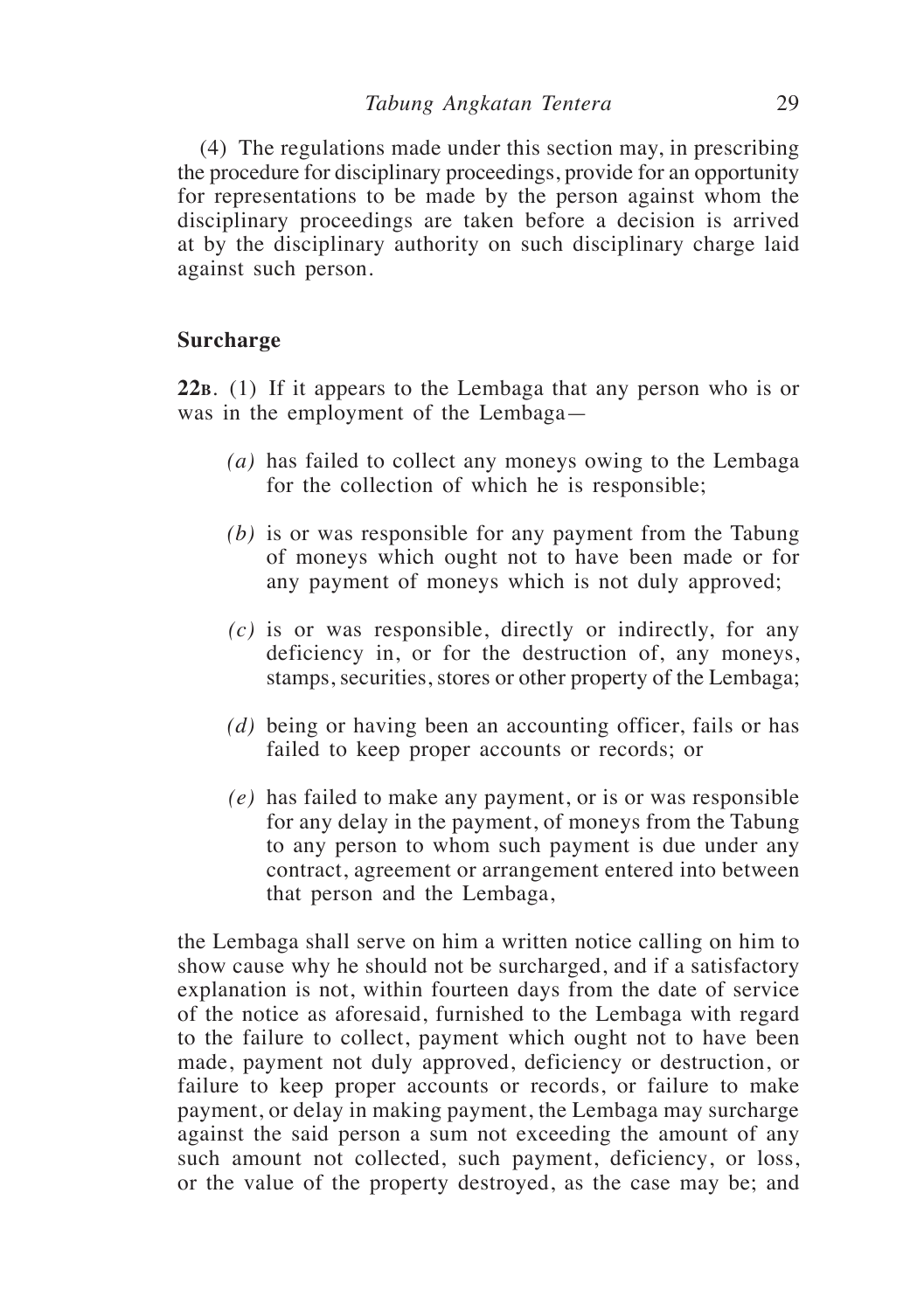with regard to the failure to keep proper accounts or records, or the failure to make payment, or the delay in making payment, the Lembaga may surcharge against the said person such sum as it thinks fit.

(2) The Chairman of the Lembaga shall cause the Chief Executive to be notified of any surcharge made under subsection (1) and the Chief Executive shall thereupon notify the person surcharged.

(3) The Lembaga may at any time withdraw any surcharge in respect of which a satisfactory explanation has been received or if it otherwise appears that no surcharge should have been made, and the Chairman of the Lembaga shall at once cause the Chief Executive to be notified of such withdrawal.

(4) The amount of any surcharge made under subsection (1) and not withdrawn under subsection (3) shall be a debt due to the Lembaga from the person against whom the surcharge is made and may be sued for and recovered in any court at the suit of the Lembaga and may also be recovered by deduction—

- *(a)* from the salary of the person surcharged if the Lembaga so directs; or
- *(b)* from the pension of the person surcharged if the Lembaga so directs,

by equal monthly instalments not exceeding one-fourth of the total monthly salary or pension, as the case may be, of that person.

(5) For purposes of this section, "Chief Executive" means the Chief Executive appointed under subsection 19(1) and includes the officer of the Lembaga nominated under subsection 19(2).

### **Lembaga may establish corporation**

**23.** (1) The Lembaga may from time to time, on the advice given by the Investment Panel and with the approval of the Minister and the concurrence of the Minister of Finance, by order published in the *Gazette* establish a corporation by such name as the Lembaga may think fit to carry out and have the charge, conduct and management of any project, scheme or enterprise which has been planned or undertaken by the Lembaga in furtherance of its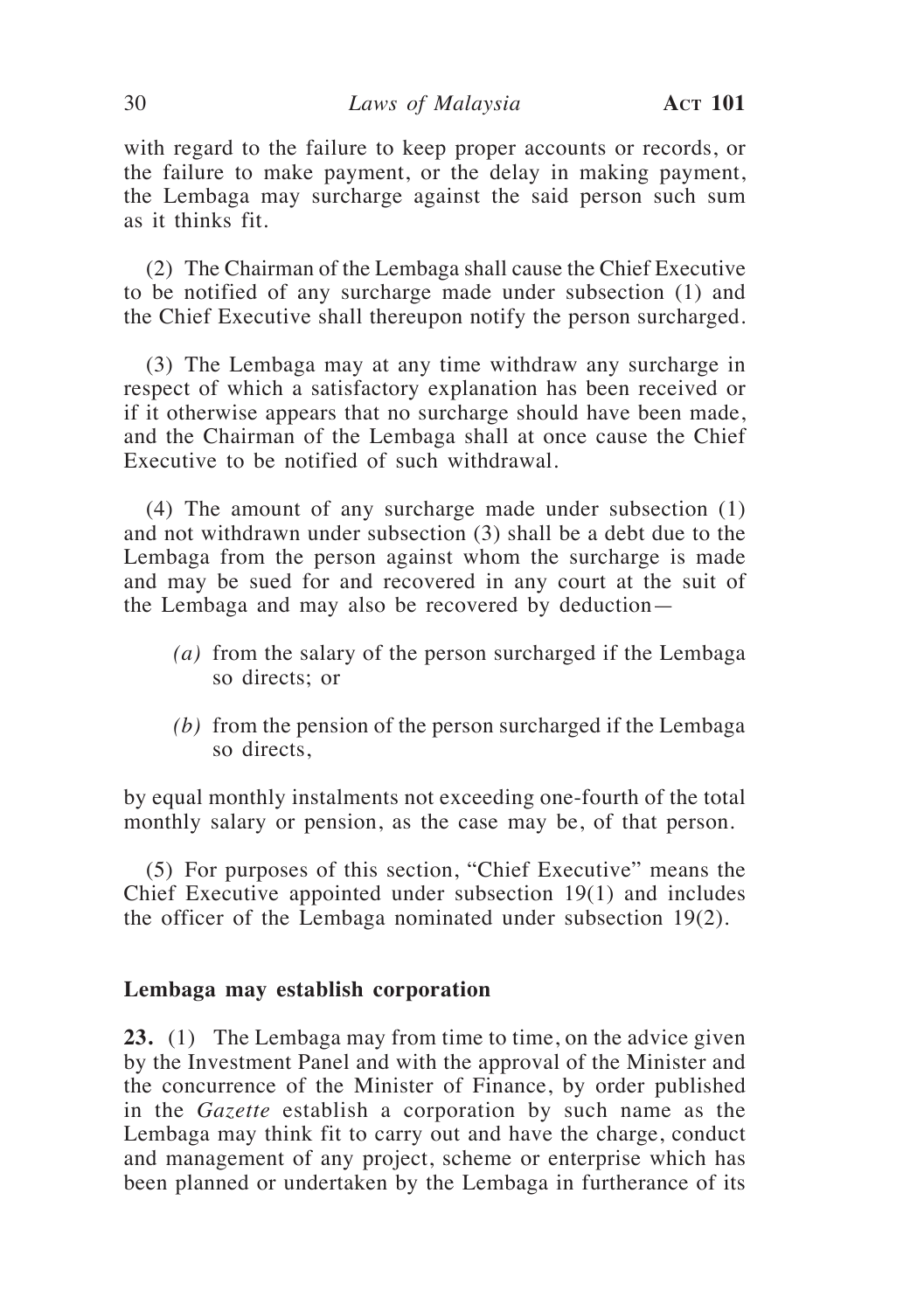functions under this Act, and the corporation may so do either by itself or by entering into partnership or any arrangement for sharing of profits, co-operation, joint venture or otherwise.

(2) Any moneys required for the establishment of a corporation shall be derived from the moneys made available for investment under paragraph 15(1)*(a)*.

(3) The provisions of the Third Schedule shall apply to every corporation.

FIRST SCHEDULE

#### [Section 4]

**1.** (1) The Chairman and other members of the Lembaga appointed under paragraph 4(3)*(d)* (other than the Chief of Defence Forces) and *(e)* shall serve for such period, not exceeding three years, as may be specified in their letters of appointment and they shall be eligible for reappointment.

(2) Every member shall be eligible for reappointment.

**2.** The appointment of the Chief of Defence Forces shall be by virtue of his office.

**3.** If the Chairman is unable to exercise his functions under this Act owing to illness, absence from Malaysia or for any other cause whatsoever, his functions shall be exercised by the Deputy Chairman.

**4.** (1) The Lembaga shall meet at least once in every six months.

(2) The Chairman or any member presiding in the absence of the Chairman and three other members shall form a quorum at any meeting of the Lembaga.

(3) ln the event of the votes on any question being equal, the Chairman or the member presiding shall have the casting vote in addition to his original vote.

(4) Subject to subparagraphs (1), (2) and (3) the Lembaga may make its own procedure.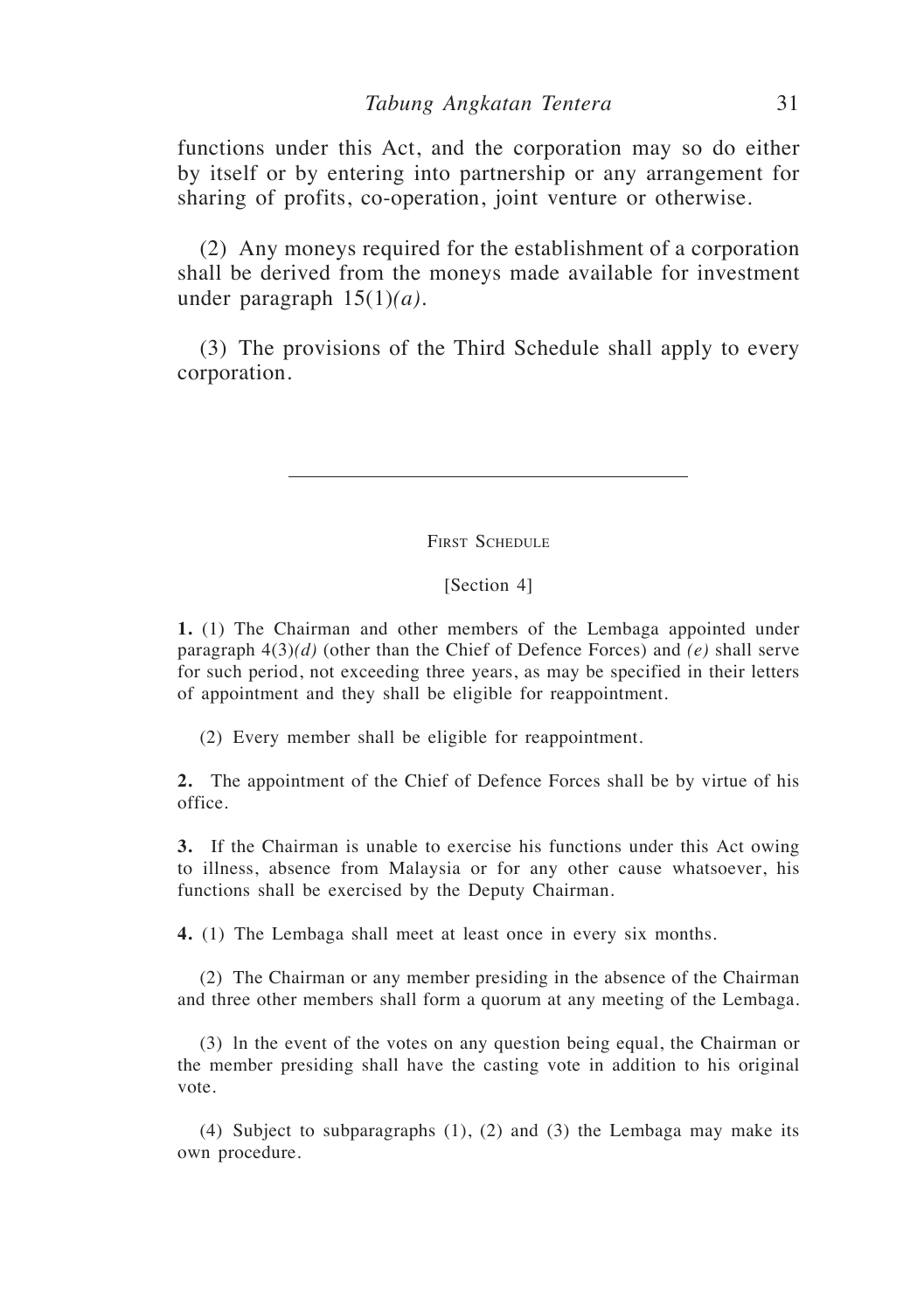**5.** (1) The common seal of the Lembaga shall bear such impression as the Lembaga may approve and such seal may from time to time be broken, changed, altered or made anew by the Lembaga as it may think fit.

(2) Until a seal is provided by the Lembaga a stamp bearing the description "Lembaga Tabung" may be used and shall be deemed to be the common seal.

(3) The common seal or the stamp under subparagraph (2) shall be kept in the custody of the Chairman and shall be authenticated by him or by any officer authorized by the Lembaga in writing; and all deeds, documents, and other instruments purporting to be sealed with the said seal authenticated as aforesaid, shall until the contrary is proved be deemed to have been validly executed:

Provided that any document or instrument which if executed by a person not being a body corporate would not be required to be under seal may in like manner be executed by the Lembaga; and any such document or instrument may be executed on behalf of the Lembaga by any officer or servant of the Lembaga generally or specially authorized by the Lembaga in that behalf.

(4) The seal of the Lembaga shall be officially and judicially noticed.

**6.** There may be paid to each member of the Lembaga out of the Tabung such allowances, including travelling and subsistence allowances, as the Lembaga may from time to time determine subject to such limits and conditions as the Minister may impose.

**7.** (1) Any member of the Lembaga who has or acquires, directly or indirectly, by himself, his partner or agent—

- *(a)* any share or interest—
	- (i) in any contract made with the Lembaga;
	- (ii) in any work done for the Lembaga; or
	- (iii) in any company or firm or in respect of any undertaking with which the Lembaga proposes to enter into a contract; or
- *(b)* any beneficial interest in land proposed to be acquired, purchased, leased or otherwise dealt with by the Lembaga,

shall declare the nature and extent of his share or interest to the Lembaga.

(2) The declaration required to be made by a member under subparagraph (1) shall be made at a meeting of the Lembaga at which any question relating to such contract, acquisition, purchase, lease, dealing, project or scheme is first taken into consideration or at the earliest opportunity, after acquisition of such share or interest.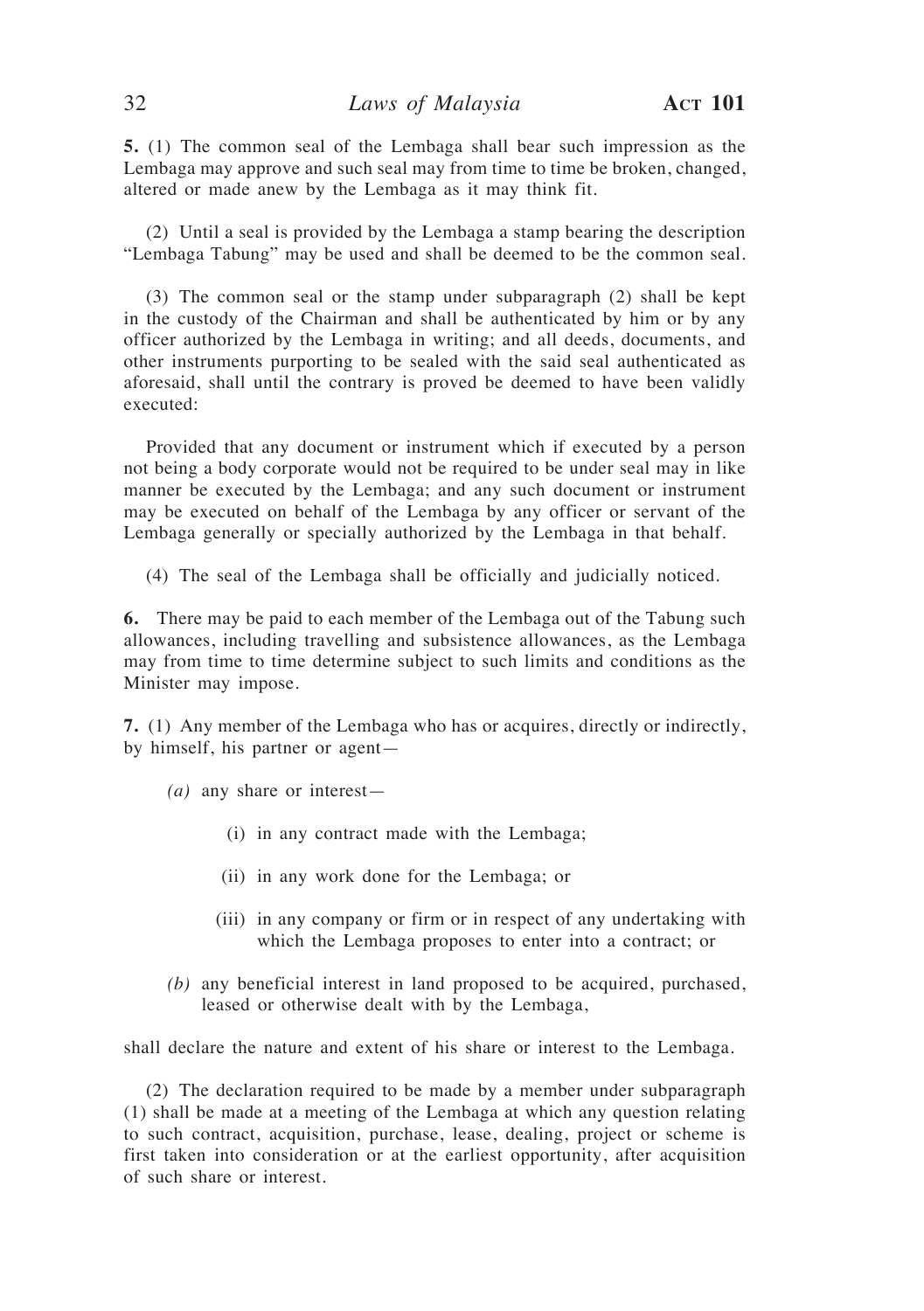(3) For the purposes of this paragraph, a general notice given to the other members by a member to the effect that he is a member of any specified company or firm and is to be regarded as interested in any contract which may, after the date of the notice, be made with or by that company or firm, shall be deemed to be a sufficient declaration of interest in relation to any contract so made:

Provided that such notice shall be of no effect unless either it is given at a meeting of the Lembaga or the member concerned takes reasonable steps to ensure that it is brought up and read at the next meeting of the Lembaga after it is given.

(4) Every declaration made in pursuance of this paragraph shall be recorded in the minutes of the meeting at which it is made or read.

(5) A member shall not vote upon any resolution or question relating to any contract, acquisition, purchase, lease, dealing, project or scheme in which he has any share or interest, whether or not he has declared the same, nor shall he take part in any deliberation (except by the invitation of the Lembaga) or decision relating thereto or to any matter incidental thereto, and if he shall do so his vote shall not be counted, nor shall he be counted in the quorum present at the meeting for the purpose of such resolution or question.

Second Schedule

#### [Section 6]

**1.** (1) The following persons shall be disqualified from being appointed or being members of the Investment Panel:

- *(a)* a person who has been convicted of an offence and sentenced to imprisonment for a term of not less than one year;
- *(b)* a bankrupt;
- *(c)* a person who is of unsound mind or is otherwise incapable of performing his duties.

(2) A member of the Investment Panel shall vacate his office if he fails to attend three consecutive meetings of that Panel without the permission in writing of the Chairman of the Investment Panel.

**2.** The Chairman and two other members of the Investment Panel shall form a quorum at any meeting of that Panel.

**3.** The Investment Panel shall meet as and when required.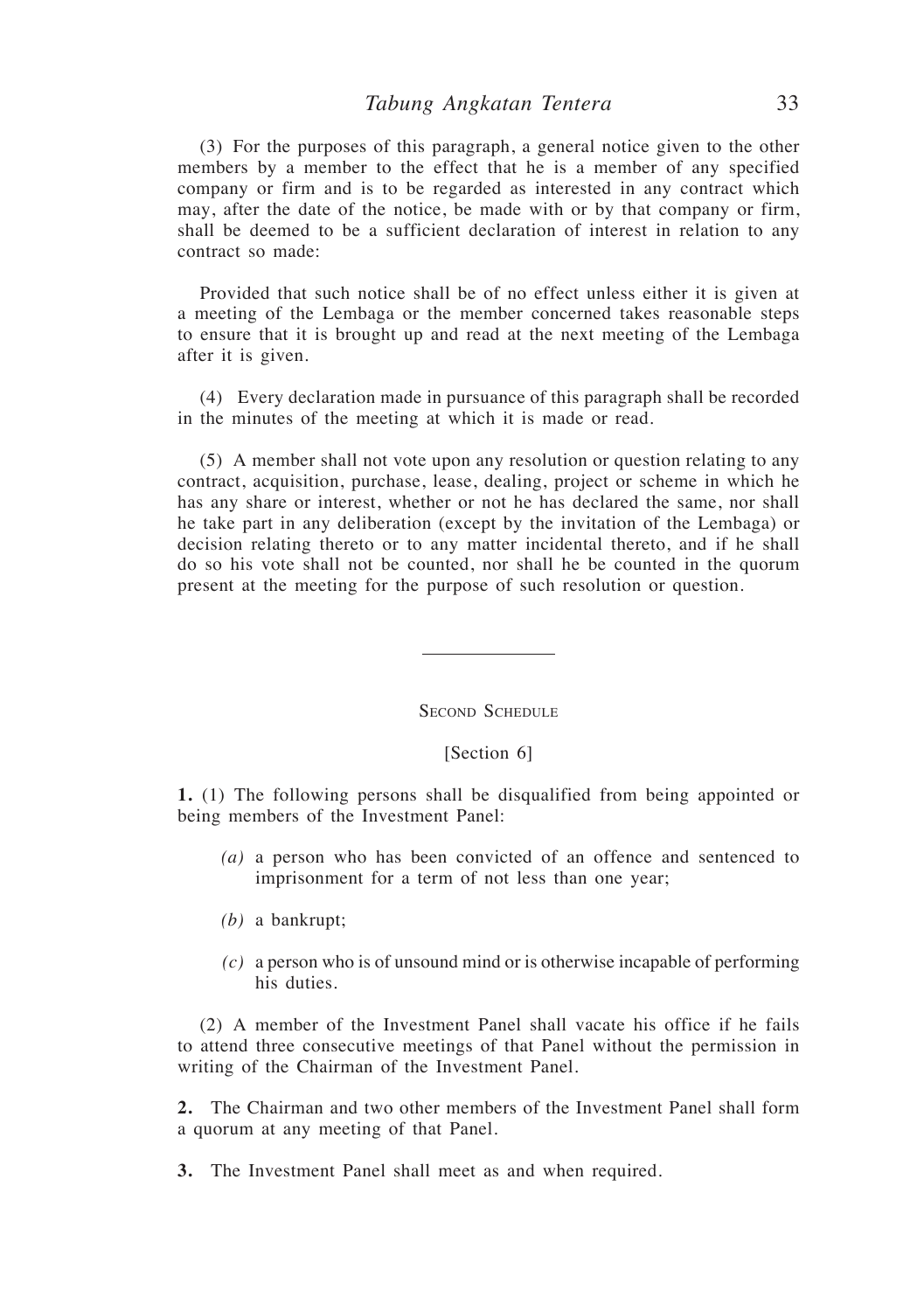**4.** There may be paid to each member of the Investment Panel out of the Tabung such allowances, including travelling and subsistence allowances, as the Lembaga may from time to time determine subject to such limits and conditions as the Minister may impose.

**5.** If any member of the Investment Panel is financially interested in any scheme, project or enterprise undertaken or is recommended by the Investment Panel to be undertaken by the Lembaga, he shall forthwith declare to the Lembaga in writing the nature and extent of his interest in such scheme, project or enterprise and of any subsequent change in the nature or extent of his interest therein.

THIRD SCHEDULE

#### [Section 23]

**1.** The Lembaga shall in the order by which a corporation is established make provision in respect of any or all of the following matters:

- *(a)* the purposes of and objects for the establishment of the corporation;
- *(b)* the rights, powers, duties and functions of the corporation, including its power to borrow;
- *(c)* the management of the corporation;
- *(d)* the proceedings and meetings of the corporation, including the quorum required for, and the manner of voting at, meetings;
- *(e)* the finances of the corporation, the accounts to be kept and the audit of the accounts;
- *(f)* the terms and conditions of service of officers and servants of the corporation; and
- *(g)* the relations between the corporation and the Lembaga and the Lembaga's rights of control over the corporation.

**2.** Subject to the provisions of this Act, the provisions of the order establishing a corporation shall be binding on it.

**3.** The Lembaga may at any time with the approval of the Minister and the concurrence of the Minister of Finance amend the order establishing a corporation.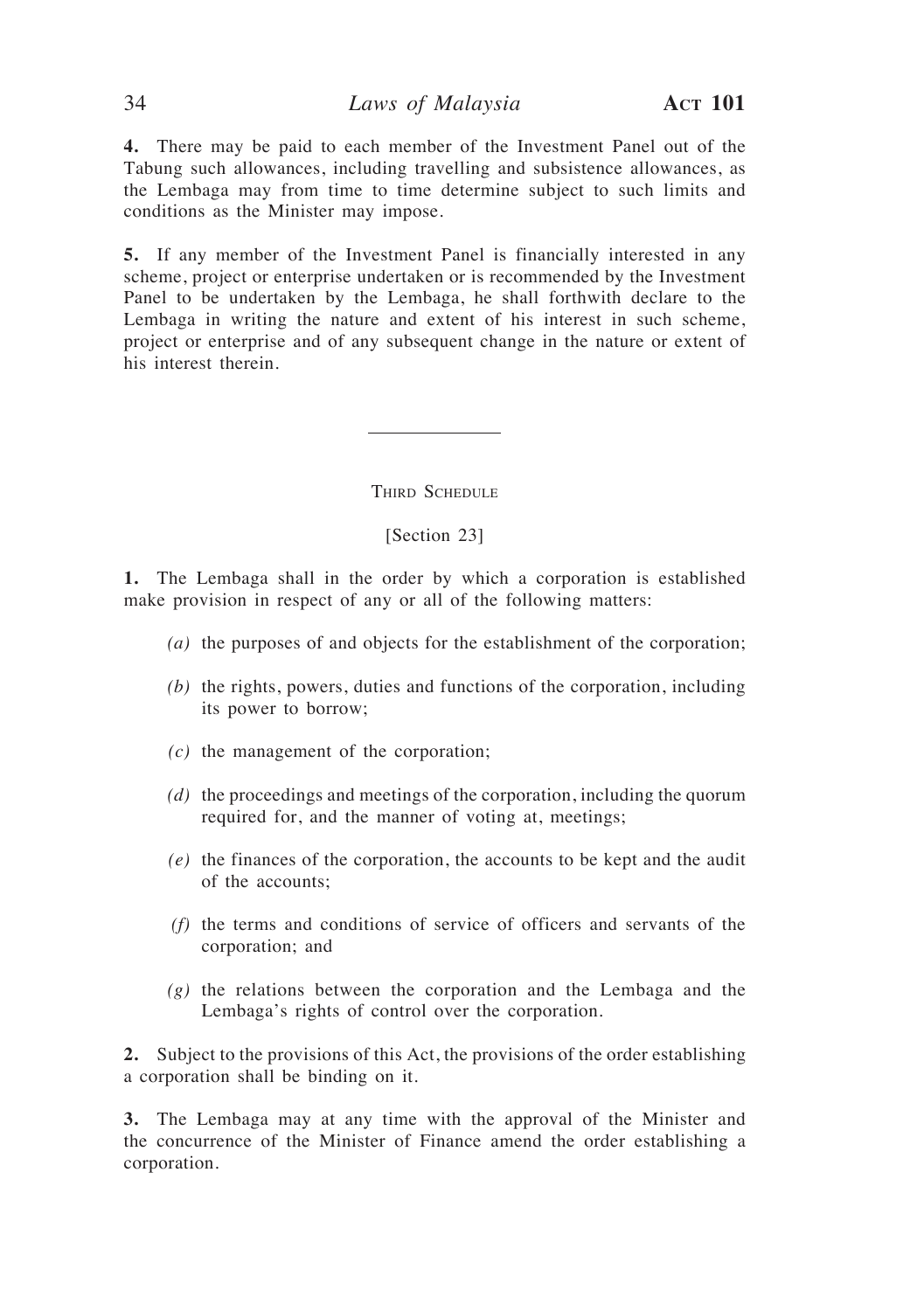**4.** (1) The Lembaga may with the approval of the Minister and the concurrence of the Minister of Finance by order published in the *Gazette* direct that any corporation established by it shall be wound up and dissolved in such manner as may be specified by the Lembaga.

(2) Upon the dissolution of a corporation, its assets after payment of all liabilities shall be transferred to and shall vest in the Lembaga.

(3) The extent of the liability of a corporation to its creditors shall be limited to the value of its assets at the time the order directing its winding up and dissolution comes into force.

(4) The Lembaga shall not be called upon at any time to meet the liabilities of a corporation in the event that the assets of the corporation are insufficient to meet its liabilities.

**5.** Every corporation shall be a body corporate and shall have perpetual succession and a common seal and may sue and be sued in its name, and may enter into contracts and may hold and deal in or with any immovable or movable property and may do all other matters and things incidental or appertaining to a body corporate not inconsistent with the provisions of this Act and subject to such restrictions or limitations as the Lembaga may impose in each case.

**6.** (1) Every corporation shall have a common seal which shall bear such impression as the corporation, with the approval of the Lembaga, may approve, and such seal may from time to time be broken, changed, altered or made anew as the corporation shall think fit.

(2) Until a seal is approved under this paragraph, a stamp bearing the name of the corporation encircling the letters "LTAT" may be used as a common seal.

(3) The common seal, or the stamp referred to in subparagraph (2), shall be in the custody of, and shall be authenticated by, such persons as the corporation shall direct; and all deeds, documents and other instruments purporting to be sealed with the seal, authenticated as aforesaid, shall, until the contrary is proved, be deemed to have been validly executed:

Provided that any document or instrument which if executed by a person not being a body corporate would not be required to be under seal may in like manner be executed by the corporation; and any such document or instrument may be executed on behalf of the corporation by any officer or servant of the corporation generally or specially authorized by the corporation in that behalf.

(4) The seal of every corporation shall be officially and judicially noticed.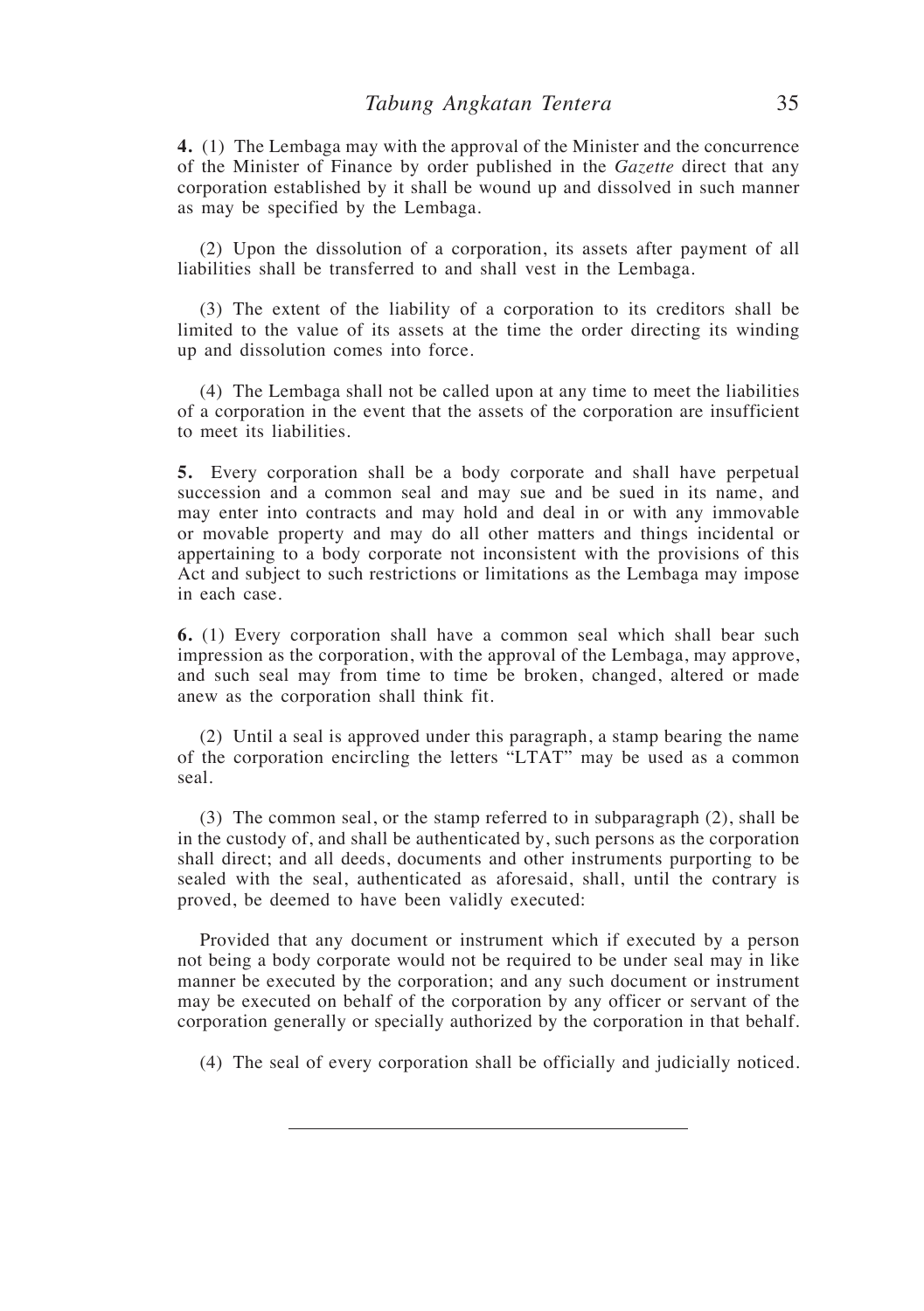# **LAWS OF MALAYSIA**

# **Act 101**

# **TABUNG ANGKATAN TENTERA ACT 1973**

# LIST OF AMENDMENTS

| Amending law     | Short title                                                                   | In force from                                                                                                                                                                                                                                                     |
|------------------|-------------------------------------------------------------------------------|-------------------------------------------------------------------------------------------------------------------------------------------------------------------------------------------------------------------------------------------------------------------|
| <b>Act A489</b>  | Tabung Angkatan Tentera<br>(Amendment) Act 1980                               | 30-05-1980 except<br>s. $3(b)$ , $4(1)(a)$ and<br>$4(3): 01-10-1977;$<br>s. $4(1)(b)$ , $4(2)$ ,<br>$4(4)$ , $4(5)$ and 6:<br>01-08-1972; s. 7:<br>01-08-1975; s. 11<br>and 12: 01-07-1983;<br>s. 2, $3(a)$ , $3(c)$ and<br>$5: 01-11-1985$ ; s. 9:<br>16-05-1986 |
| Act $A646$       | Tabung Angkatan Tentera<br>(Amendment) Act 1986                               | 16-05-1986 except<br>s. $2(1)$ , $5(1)$ dan<br>$7(1)(a)$ : 01-11-1985;<br>s. $3(1)$ and $4(1)$ :<br>01-01-1984                                                                                                                                                    |
| <b>Act A896</b>  | Tabung Angkatan Tentera<br>(Amendment) Act 1994                               | 08-07-1994                                                                                                                                                                                                                                                        |
| <b>Act A905</b>  | Tabung Angkatan Tentera<br>and Tabung Bekas Perajurit<br>(Amendment) Act 1994 | 01-10-1994                                                                                                                                                                                                                                                        |
| <b>Act A929</b>  | Tabung Angkatan Tentera<br>and Tabung Bekas Perajurit<br>(Amendment) Act 1995 | 10-11-1995                                                                                                                                                                                                                                                        |
| <b>Act A1094</b> | Tabung Angkatan Tentera<br>(Amendment) Act 2000                               | $01-08-1972$ s. 2<br>and 3: 01-12-1996;<br>p. $3(f)$ , sp. $4(a)(i)$<br>and $s.9$ :<br>23-12-2000;<br>s. 8 24-12-2000;<br>remaining sections                                                                                                                      |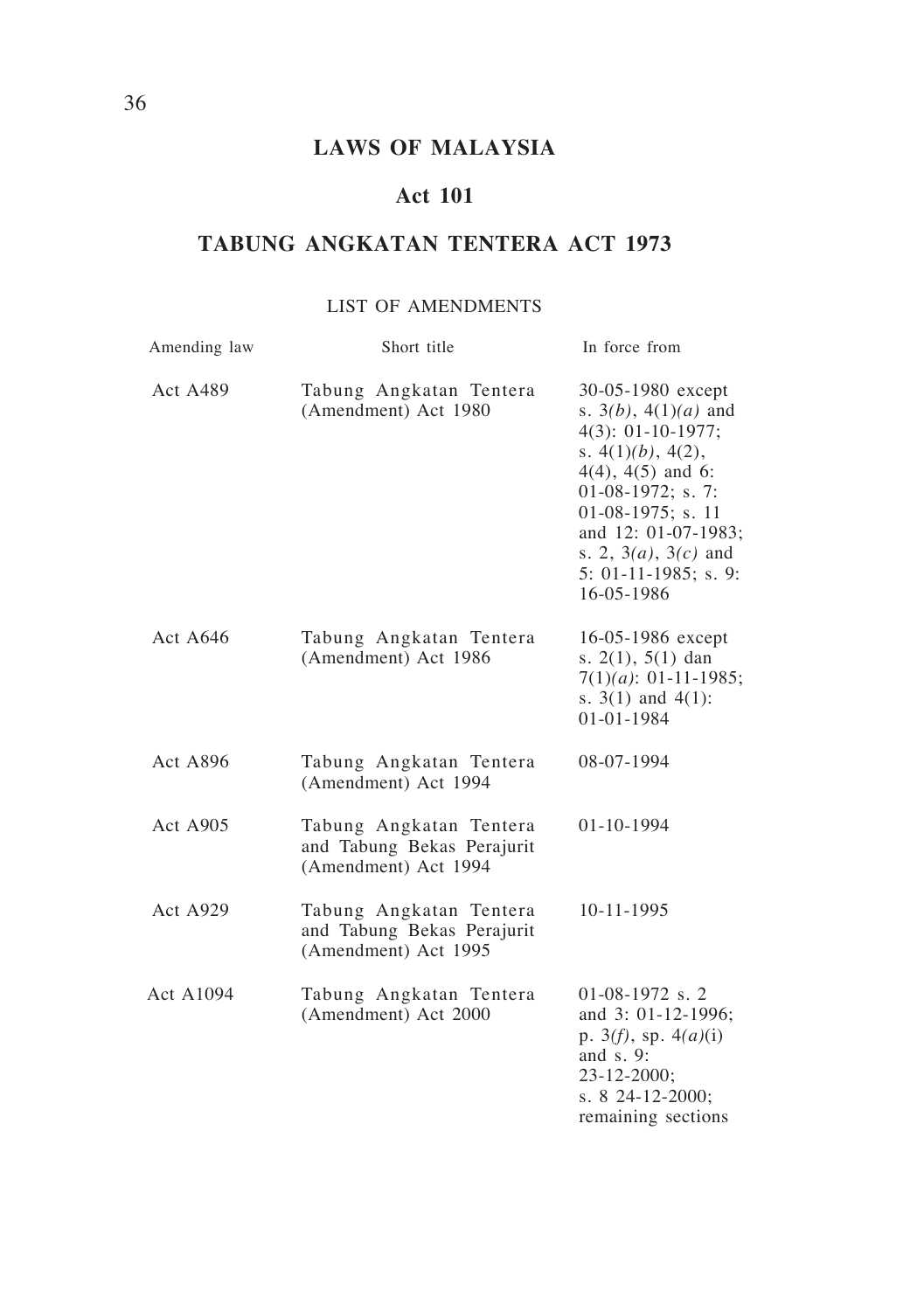| Amending law | Short title                                     | In force from                                                                                |
|--------------|-------------------------------------------------|----------------------------------------------------------------------------------------------|
| Act A1130    | Constitution (Amendment)<br>(No. 2) Act 2001    | 28-09-2001                                                                                   |
| Act A1506    | Tabung Angkatan Tentera<br>(Amendment) Act 2016 | 08-03-2016 except<br>s. 2, p. $4(c)$ , s. 5,<br>and 6, p. $7(a)$ , s.9<br>and 11: 01-01-2016 |
| Act A1547    | Tabung Angkatan Tentera<br>(Amendment) Act 2017 | $01 - 11 - 2017$                                                                             |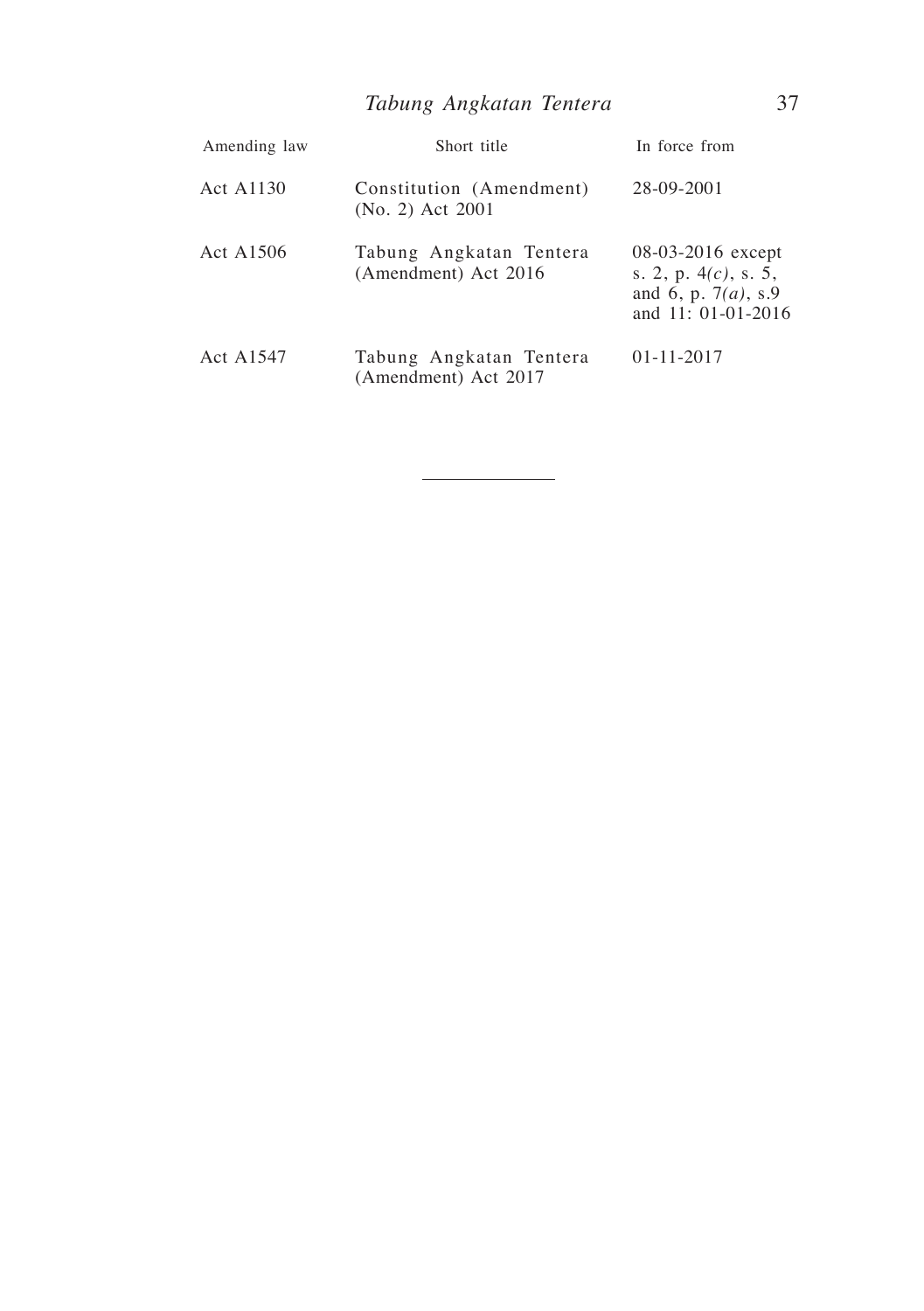# **LAWS OF MALAYSIA**

# **Act 101**

# **TABUNG ANGKATAN TENTERA ACT 1973**

# LIST OF SECTIONS AMENDED

| Section        | Amending authority | In force from     |
|----------------|--------------------|-------------------|
| Long title     | Act A896           | 08-07-1994        |
|                | Act A929           | 10-11-1995        |
|                | Act A1094          | 01-08-1972        |
| $\mathbf{1}$   | Act A896           | 08-07-1994        |
|                | Act A929           | 10-11-1995        |
| $\overline{2}$ | Act A489           | 01-11-1985        |
|                | Act A896           | 08-07-1994        |
|                | Act A929           | 10-11-1995        |
|                | <b>Act A1094</b>   | $01-08-1972;$     |
|                |                    | 01-12-1996        |
|                | Act A1547          | $01 - 11 - 2017$  |
| Part II        | Act A896           | 08-07-1994        |
|                | Act A929           | 10-11-1995        |
| 3              | Act A489           | $01 - 10 - 1977;$ |
|                |                    | 01-11-1985        |
|                | Act A646           | 01-11-1985        |
|                | Act A896           | 08-07-1994        |
|                | Act A929           | 10-11-1995        |
|                | <b>Act A1094</b>   | $01-08-1972;$     |
|                |                    | 01-12-1996        |
|                | <b>Act A1506</b>   | 01-01-2016        |
|                | Act A1547          | $01 - 11 - 2017$  |
| 3A             | Act A896           | 08-07-1994        |
|                | Act A929           | 10-11-1995        |
| $\overline{4}$ | Act A896           | 08-07-1994        |
|                | Act A905           | 01-10-1994        |
|                | <b>Act A1130</b>   | 28-09-2001        |
| 5              | Act A896           | 08-07-1994        |
|                | Act A929           | 10-11-1995        |
|                | <b>Act A1094</b>   | 01-08-1972        |
|                |                    |                   |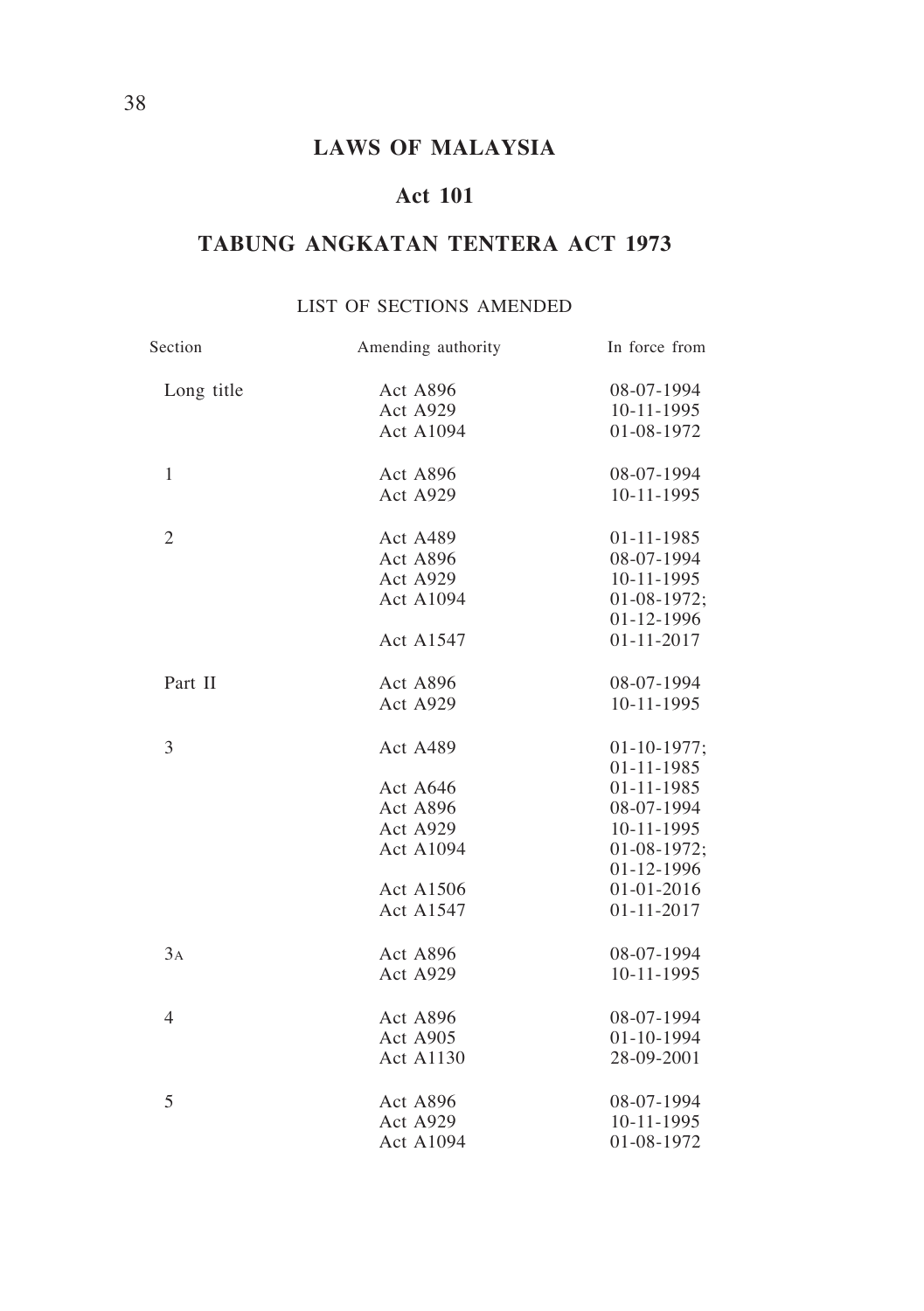| Section | Amending authority | In force from    |
|---------|--------------------|------------------|
| 6       | Act A646           | 01-01-1984       |
|         | Act A896           | 08-07-1994       |
|         | Act A929           | 10-11-1995       |
|         | <b>Act A1506</b>   | 08-03-2016       |
|         | Act A1130          | 28-09-2001       |
| 9       | Act A489           | $01-08-1972;$    |
|         |                    | 01-10-1977       |
|         | <b>Act A1506</b>   | $01-01-2016;$    |
|         |                    | 08-03-2016       |
|         | Act A1547          | 01-11-2017       |
| $9_A$   | Act A1506          | 01-01-2016       |
|         | Act A1547          | $01 - 11 - 2017$ |
| 10      | Act A929           | 10-11-1995       |
|         | <b>Act A1094</b>   | 01-08-1972       |
|         | Act A1506          | 01-01-2016       |
| 11      | Act A489           | 01-11-1985       |
|         | Act A1547          | 01-11-2017       |
| 12      | Act A905           | 01-10-1994       |
|         | <b>Act A1094</b>   | 01-08-1972       |
|         | <b>Act A1506</b>   | $01-01-2016;$    |
|         |                    | 08-03-2016       |
|         | Act A1547          | $01 - 11 - 2017$ |
| 12A     | Act A1506          | 08-03-2016       |
| 13      | Act A489           | 01-08-1972       |
|         | <b>Act A1506</b>   | 01-01-2016       |
|         |                    |                  |
| 14      | <b>Act A1506</b>   | 08-03-2016       |
| 15      | Act A489           | 01-08-1975       |
|         | Act A646           | 01-01-1984       |
|         | Act A896           | 08-07-1994       |
|         | Act A905           | 01-10-1994       |
|         | Act A929           | 10-11-1995       |
|         | <b>Act A1094</b>   | 23-12-2000       |
| 15A     | Act A489           | 30-05-1980       |
|         | Act A646           | 01-11-1985       |
| 15B     | Act A646           | 16-05-1986       |
| 15c     | <b>Act A1094</b>   | 01-12-1996       |
|         | Act A1506          | 01-01-2016       |